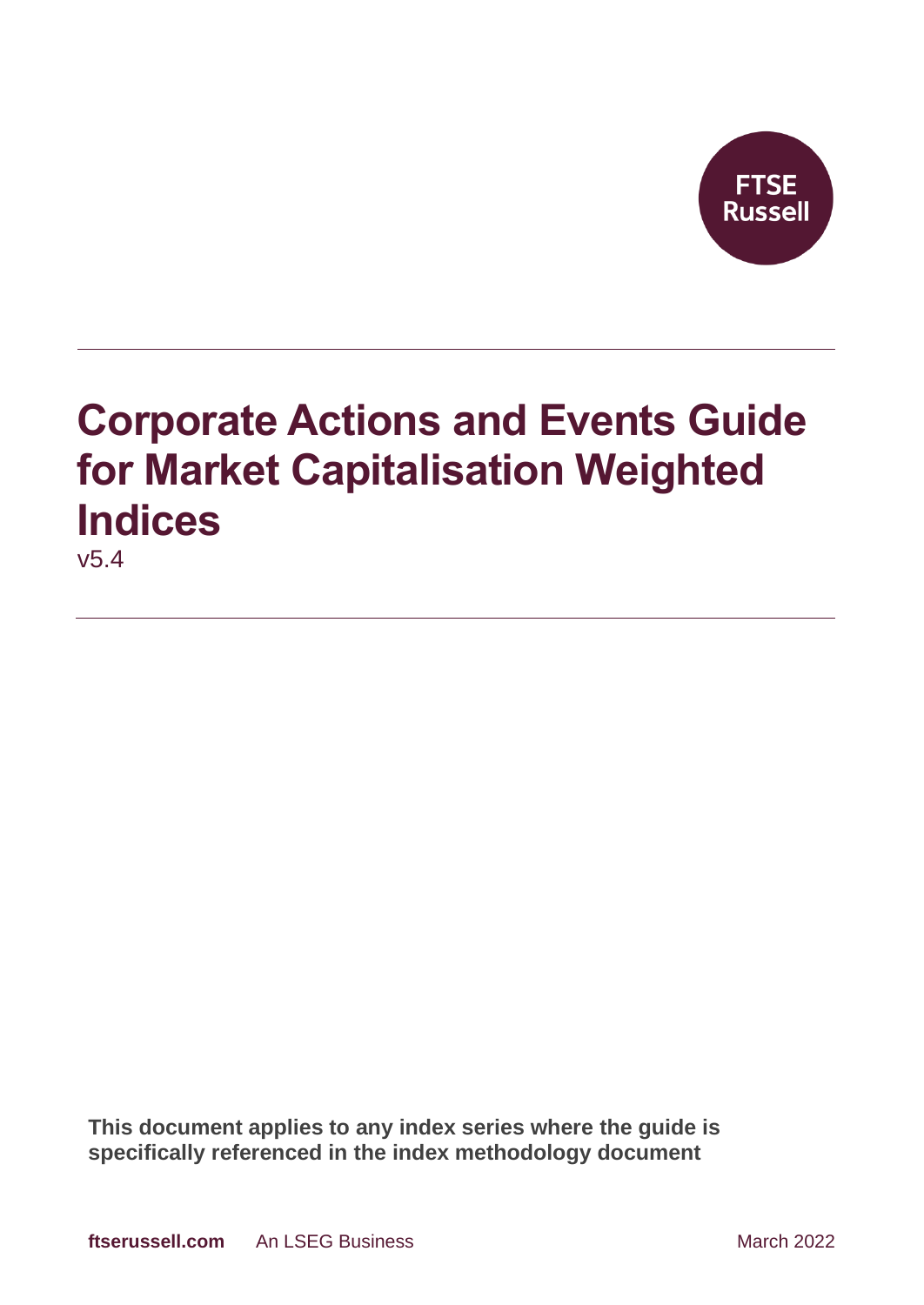### **Contents**

| 1.0  | <b>Purpose of the Guide</b>                                            | 4                 |
|------|------------------------------------------------------------------------|-------------------|
| 2.0  | <b>Timing of Corporate Actions and Events</b>                          | 6                 |
| 3.0  | The use of Dummy Lines in FTSE Russell Indices                         | 8                 |
| 4.0  | <b>Treatment of Index Events</b>                                       | 9                 |
| 4.1  | <b>Splits (sub-division) / Reverse Splits (consolidation)</b>          | 9                 |
| 4.2  | <b>Ordinary Dividends, Special Dividends, and Capital Repayments</b>   | 10                |
| 4.3  | <b>Unknown and Optional Ordinary Dividends and Corrections</b>         | 11                |
| 4.4  | Special dividends - Tax Adjustments                                    | 11                |
| 4.5  | <b>REIT Conversions</b>                                                | 12 <sub>2</sub>   |
| 4.6  | <b>Non-Ranking for Dividend Lines</b>                                  | 12 <sub>2</sub>   |
| 4.7  | <b>Scrip Issues &amp; Stock Distributions</b>                          | 13                |
| 4.8  | <b>Compulsory Share Buy Backs</b>                                      | 14                |
| 4.9  | <b>Rights Issues / Entitlement Offers</b>                              | 14                |
| 4.10 | <b>Mergers, Acquisitions and Tender Offers</b>                         | 20                |
| 4.11 | <b>Target Company Deletion</b>                                         | $22 \overline{ }$ |
| 4.12 | <b>Target Company Free Float Change</b>                                | $22 \,$           |
| 4.13 | Voluntary exchange offers (commonly known as "Split-Offs" in the U.S.) | 24                |
| 4.14 | Spin-offs (including demergers)                                        | 24                |
| 4.15 | <b>Tracker Stocks</b>                                                  | 26                |
| 4.16 | <b>Stock Conversion</b>                                                | 27                |
| 4.17 | <b>Deletions</b>                                                       | 27                |
| 4.18 | <b>Suspended Companies*</b>                                            | 28                |
| 5.0  | <b>Changes to Shares Outstanding and Free float</b>                    | 29                |
| 5.1  | <b>Quarterly Updates</b>                                               | 29                |
| 5.2  | <b>Intra-Quarter Updates</b>                                           | 30                |
|      |                                                                        |                   |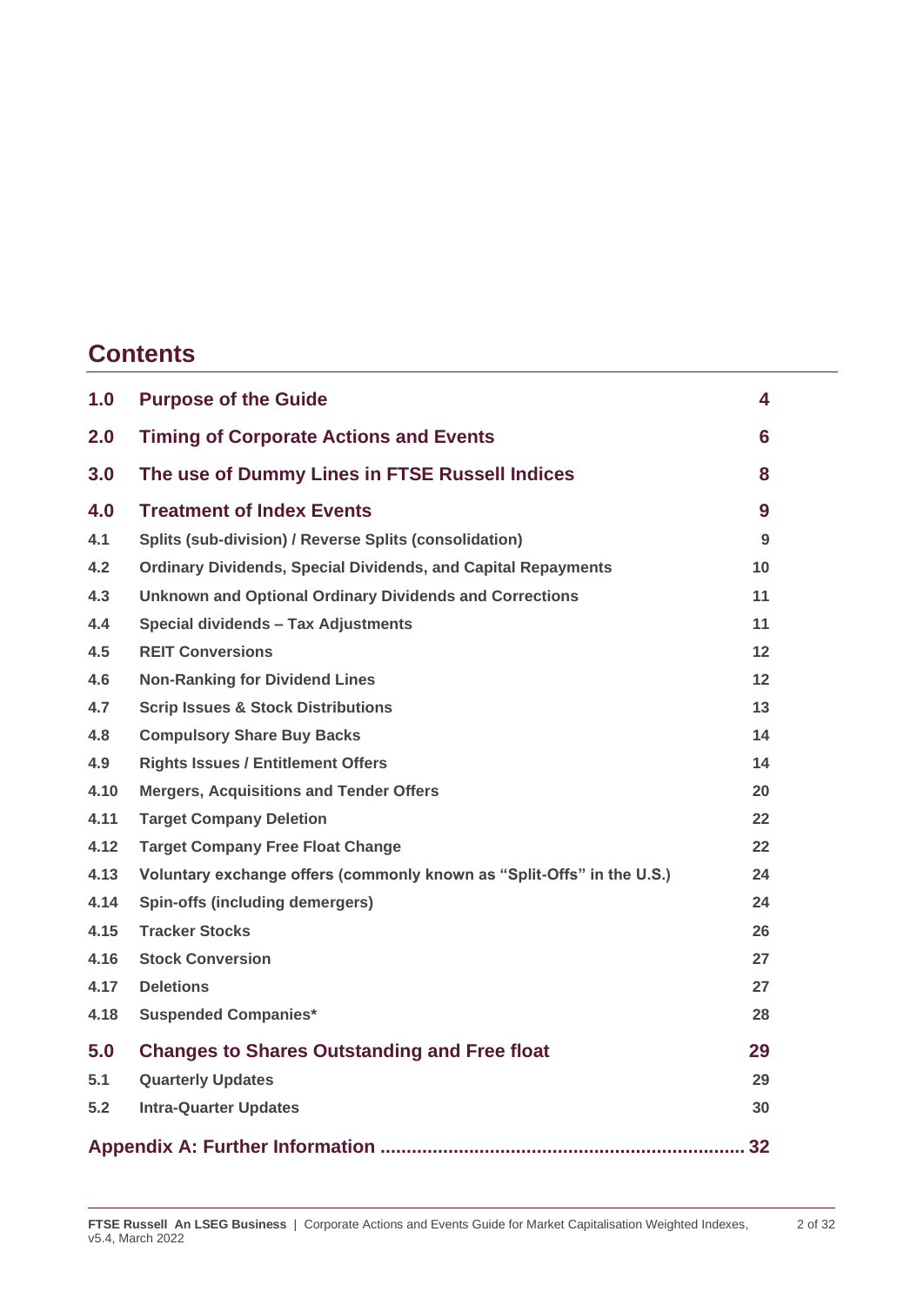#### **FTSE Russell**

FTSE Russell is a trading name of FTSE International Limited, Frank Russell Company, FTSE Global Debt Capital Markets Limited (and its subsidiaries FTSE Global Debt Capital Markets Inc. and FTSE Fixed Income Europe Limited), FTSE Fixed Income LLC, The Yield Book Inc and Beyond Ratings.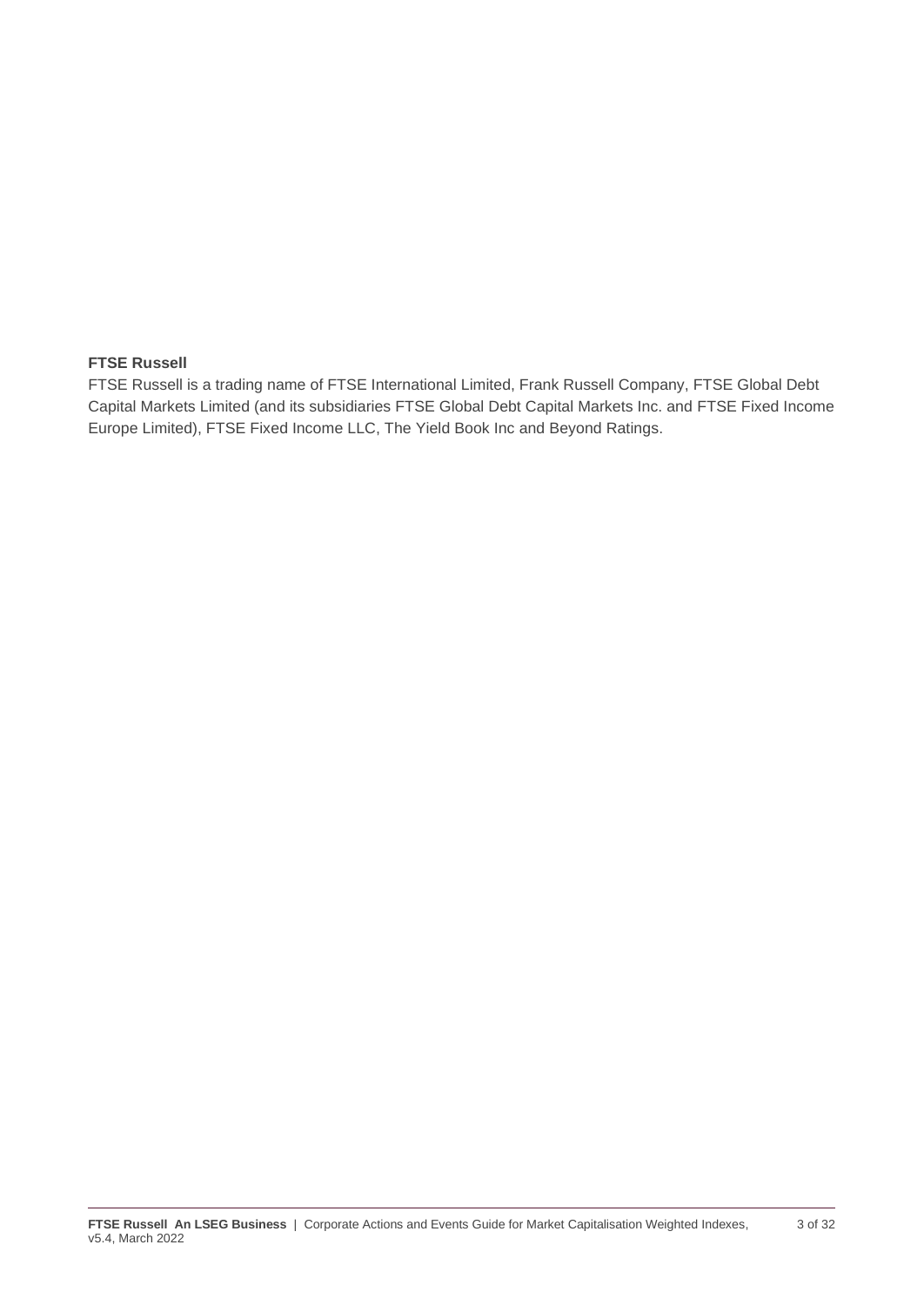## Section 1 **Purpose of the Guide**

#### **1.0 Purpose of the Guide**

1.1.1 This document sets out guidance for the treatment of corporate action and events and assumes the reader is already familiar with the basic concept of index calculation and treatment of share price adjustments caused by such developments. Because of the complexities involved in some cases, these guidelines should not be construed as definitive rules that will determine FTSE Russell's actions in all circumstances. FTSE Russell reserves the right to determine the most appropriate method of implementation for any corporate event which is not covered here or which is of a complex nature.

FTSE Russell defines a corporate action as an action on shareholders with a prescribed ex date, e.g. rights issue, special dividend, stock split. The share price and indices in which the company is included will be subject to an adjustment on the ex date. This is a mandatory event.

FTSE Russell defines a corporate event as a reaction to company news (event) that might impact the index depending on the index rules. For example, a company announces a strategic shareholder is offering to sell their shares (secondary share offer) – this could result in a free float weighting change in the index. FTSE Russell will decide whether there is an index adjustment or not and the timing of the change.

FTSE Russell will determine the appropriate treatment by reference to the Statement of Principles which summarise the ethos underlying FTSE Russell's approach to index construction. The Statement of Principles is reviewed annually and any changes proposed by FTSE Russell are presented to the FTSE Russell Policy Advisory Board for discussion before approval by the FTSE Russell Index Governance Board.

The Statement of Principles can be accessed using the following link:

#### [Statement\\_of\\_Principles.pdf](https://research.ftserussell.com/products/downloads/Statement_of_Principles.pdf)

- 1.2 This document should be read in conjunction with the Ground Rules or the methodology of those index series to which this guide applies.
- 1.3 This document will be subject to regular review (at least once a year) by FTSE Russell.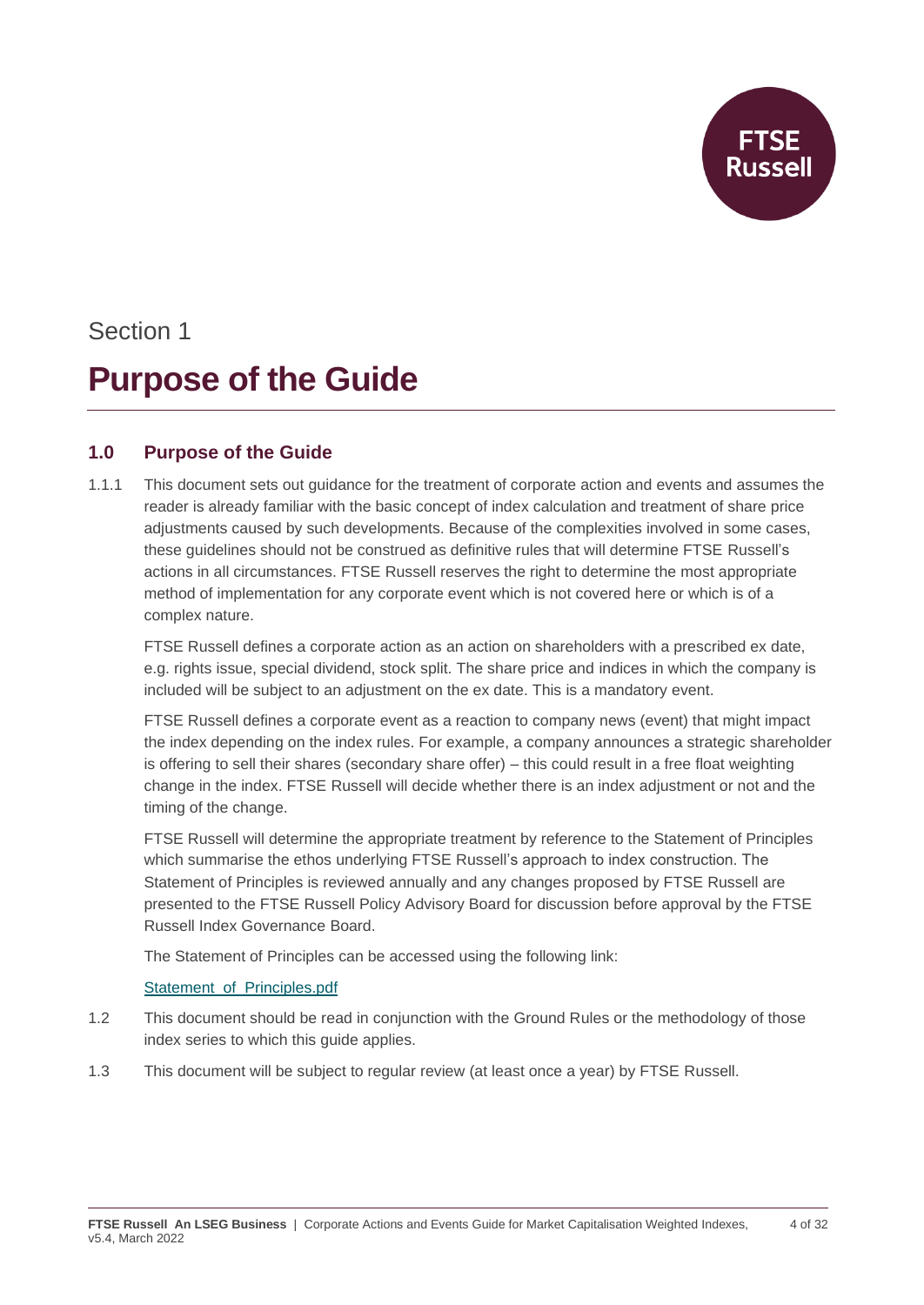1.4 FTSE Russell Indices are recalculated whenever errors or distortions occur that are deemed to be significant. Users of the indices are notified through appropriate media.

For further information please refer to the FTSE Russell Recalculation Policy and Guidelines document which can be accessed using the following link:

[FTSE\\_Russell\\_Index\\_Recalculation\\_Policy\\_and\\_Guidelines.pdf](https://research.ftserussell.com/products/downloads/Equity_Index_Recalculation_Policy_and_Guidelines.pdf?_ga=2.75765909.1015990945.1601892371-1548400649.1593679882)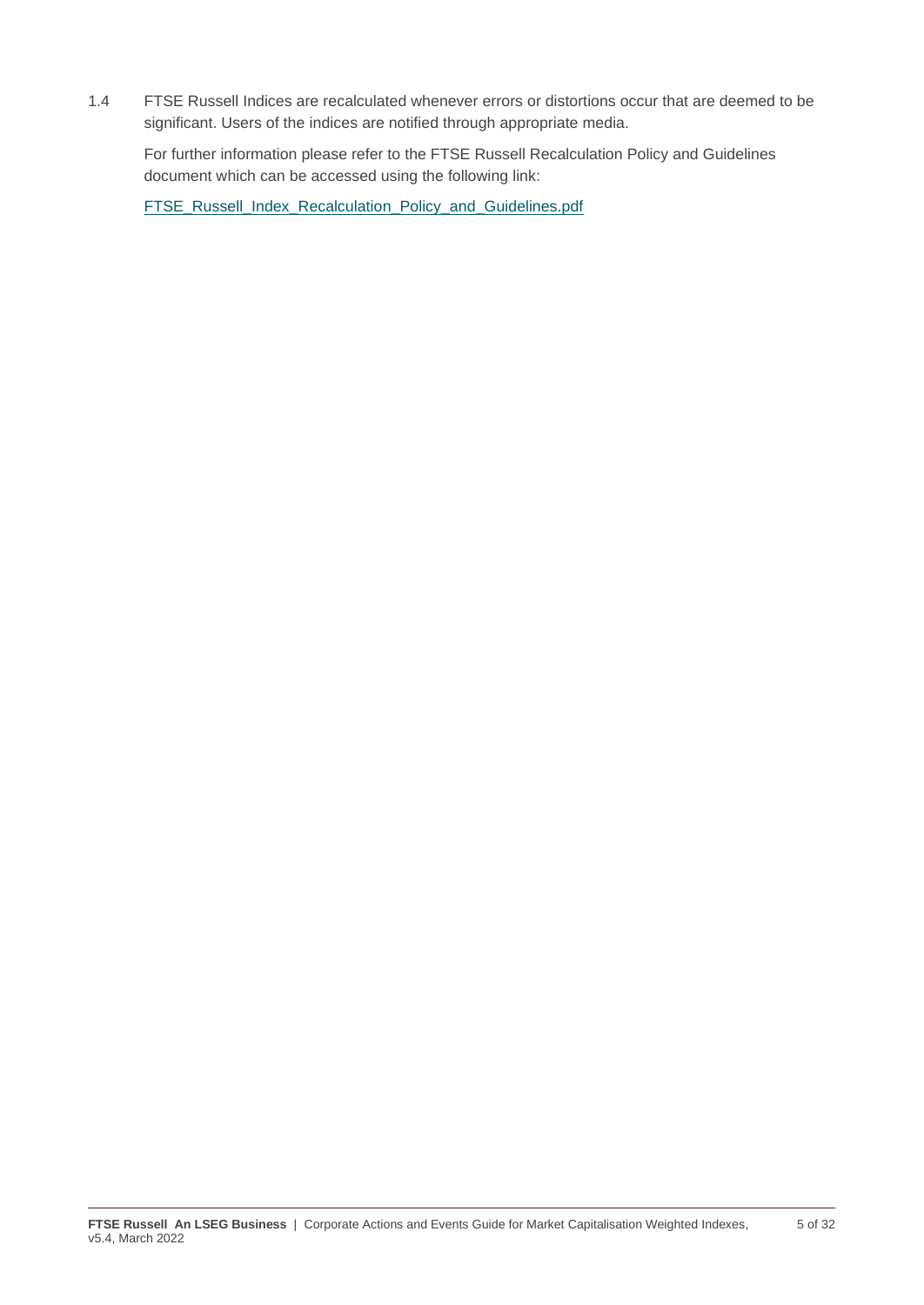

### Section 2

## **Timing of Corporate Actions and Events**

#### **2.0 Timing of Corporate Actions and Events**

- 2.1.1 FTSE Russell applies corporate actions and events to its indices on a daily basis, both to reflect the evolution of securities and to ensure that the indices remain highly representative of the global equity markets. A company's index membership and its weight in the index can be impacted by these corporate actions and events. FTSE Russell uses a variety of public sources to determine when an event is final, including a company's press releases and regulatory filings; local exchange notifications; and official updates from other data providers. Prior to the completion of a corporate event, FTSE Russell estimates the effective date on the basis of the same above sources. As new information becomes available, FTSE Russell may revise the anticipated effective date and the terms of the corporate event, before confirming its effective date.
- 2.1.2 Depending upon the time an event is determined to be final, FTSE Russell either (1) applies the event before the open on the ex-date or (2) applies the event providing appropriate notice if it is deemed to be "actionable" for passive index managers. The timing of when corporate actions and events are applied is critical for accurate market representation, and how it impacts tracking for passive managers. FTSE Russell believes this methodology strikes the best balance between the two. The impact of the event and the effective date will be communicated to clients on a regular schedule, via the daily corporate actions and events deliverables.
- 2.1.3 If FTSE Russell has confirmed the completion of a corporate event, scheduled to become effective subsequent to a rebalance or index review; the event may be implemented in conjunction with the rebalance to limit turnover, providing appropriate notice can be given. Example: Company ABC is scheduled to be added or continue as an existing member at rebalance. A tender offer is confirmed to be completed two days following the rebalance effective date. FTSE Russell will provide appropriate notice of this index change per our normal procedures and will remove company ABC at the rebalance effective date.
- 2.1.4 The FTSE Russell Indices recognize a minimum two day notice requirement for "actionable" corporate event implementation such as mergers and acquisitions. This provides an appropriate window for Global managers to receive a notification of intended index treatment and consequently act upon it. **An exception exists within the Russell 3000E as detailed below:**
	- **If FTSE Russell is able to determine the status of the event to be final prior to 1:00 p.m. Eastern Standard Time:** These events will be applied after the close of the current day. Deletes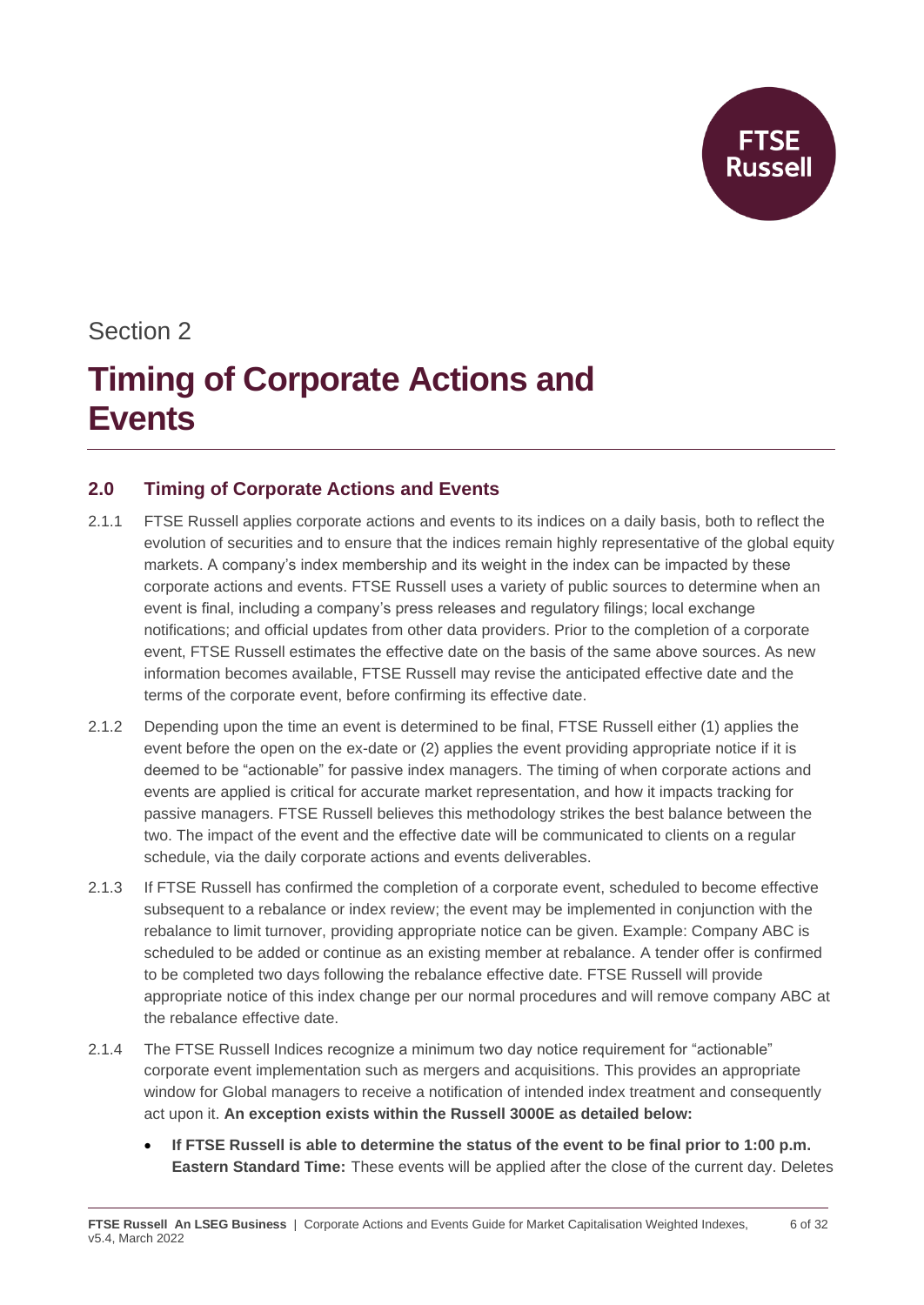will be removed at the last traded price if an active market exists, and the shares outstanding of the acquiring company will be adjusted simultaneously per the M&A terms when the transaction involves stock of an index member. If the target company has halted, the target will be removed from the index at a price based on the M&A terms at the close of that day.

• **If FTSE Russell is able to determine the status of the event to be final after 1:00 p.m. Eastern Standard Time:** These events will be deemed a "delayed action" and will be applied after the close of the following day. A synthetic position of the company will remain in the index for one day, and a calculated closing price for the acquired entity or merged entity will be established. The calculated price is determined by the terms of the action and based on the last traded price of the acquiring company. For real-time calculations, intra-day trading will reflect a stale price for the acquired entity**. If the merger involves an election, the default terms will be used to calculate a synthetic position.** 

FTSE Russell determines primary sources for corporate actions and events updates. Sources are either provided directly by exchange or sourced by primary vendors. Because FTSE Russell ensures all tradable actions are provided with appropriate notice as detailed above, late announced changes to previously communicated corporate events may not be applied. As a point of clarification, if FTSE Russell can confirm changes, those changes will be applied if appropriate notice can be provided. If a tradable corporate event is applied to the index and the action is subsequently delayed (and not cancelled), previously communicated index changes will proceed and will not be reversed unless appropriate notice can be provided. When a tradable corporate event is cancelled or terms are updated, the previously communicated index changes will proceed unless appropriate notice can be provided. FTSE Russell will subsequently provide details on corrective update providing appropriate notice in line with index family rules.

2.1.5 For the timing of corporate actions and events in the event of a trading halt please refer to the FTSE Russell Index Policy for Trading Halts and Market Closures document which can be accessed using the following link:

[FTSE\\_Russell\\_Index\\_Policy\\_for\\_Trading\\_Halts\\_and\\_Market\\_Closures.pdf](https://research.ftserussell.com/products/downloads/FTSE_Russell_Index_Policy_for_Trading_Halts_and_Market_Closures.pdf)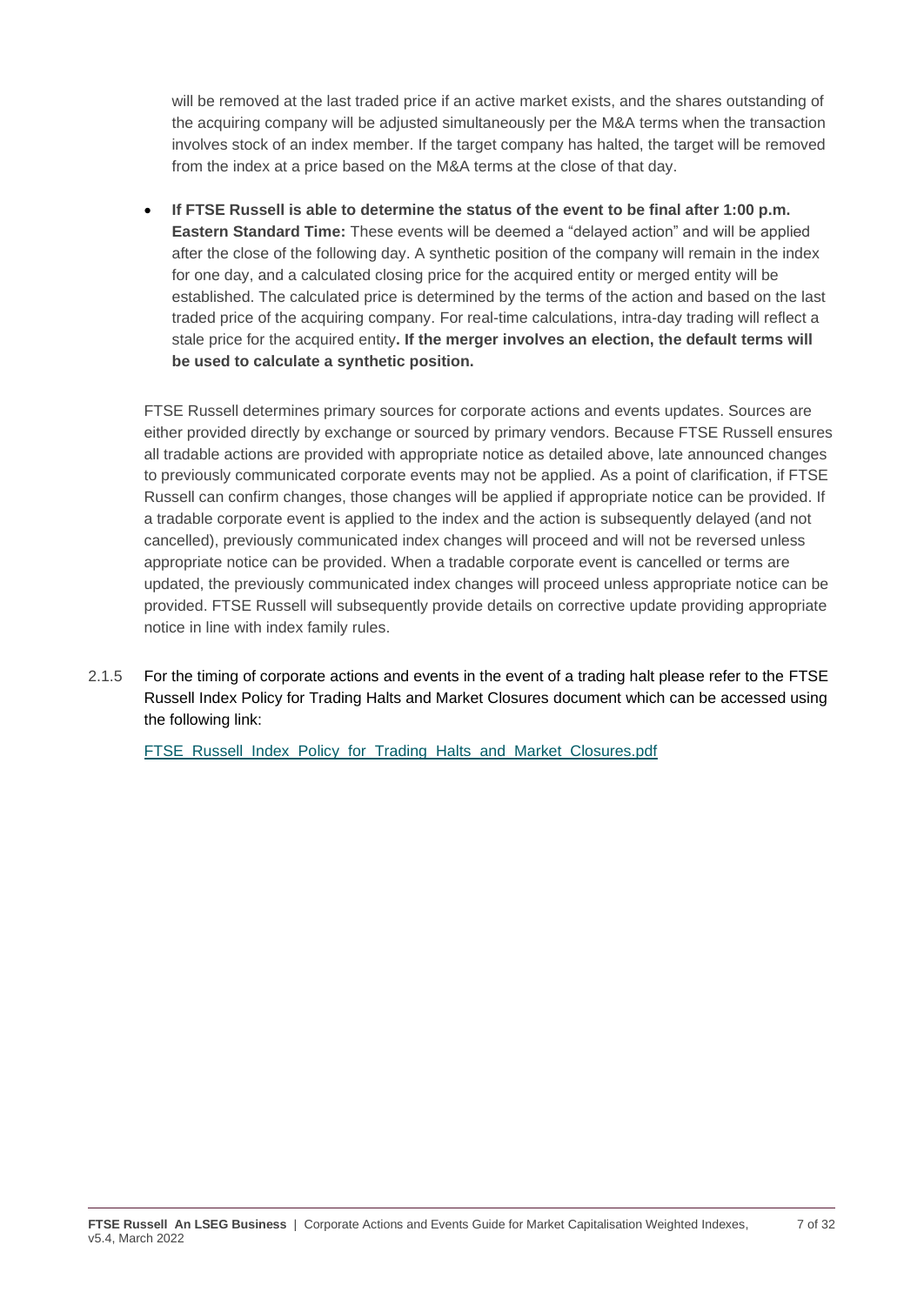

### Section 3

## **The use of Dummy Lines in FTSE Russell Indices**

#### **3.0 The use of Dummy Lines in FTSE Russell Indices**

- 3.1.1 Dummy lines are non-tradable instruments which have been temporarily created by FTSE Russell in order to reflect a corporate event.
- 3.1.2 The use of dummy lines is normally determined on an ad hoc basis and typically results from complexities surrounding a corporate event.
- 3.1.3 Where the use of dummy lines is necessary FTSE Russell provides advance notification either via an Informative Notice published on the FTSE Russell website, or via the Russell Corporate Action Calendar. Dummy lines will also be visible within the standard corporate action deliverables when they are being utilized.
- 3.1.4 Dummy lines are generally used in order to ensure the index reflects the investor experience or in order to facilitate index replication by index funds.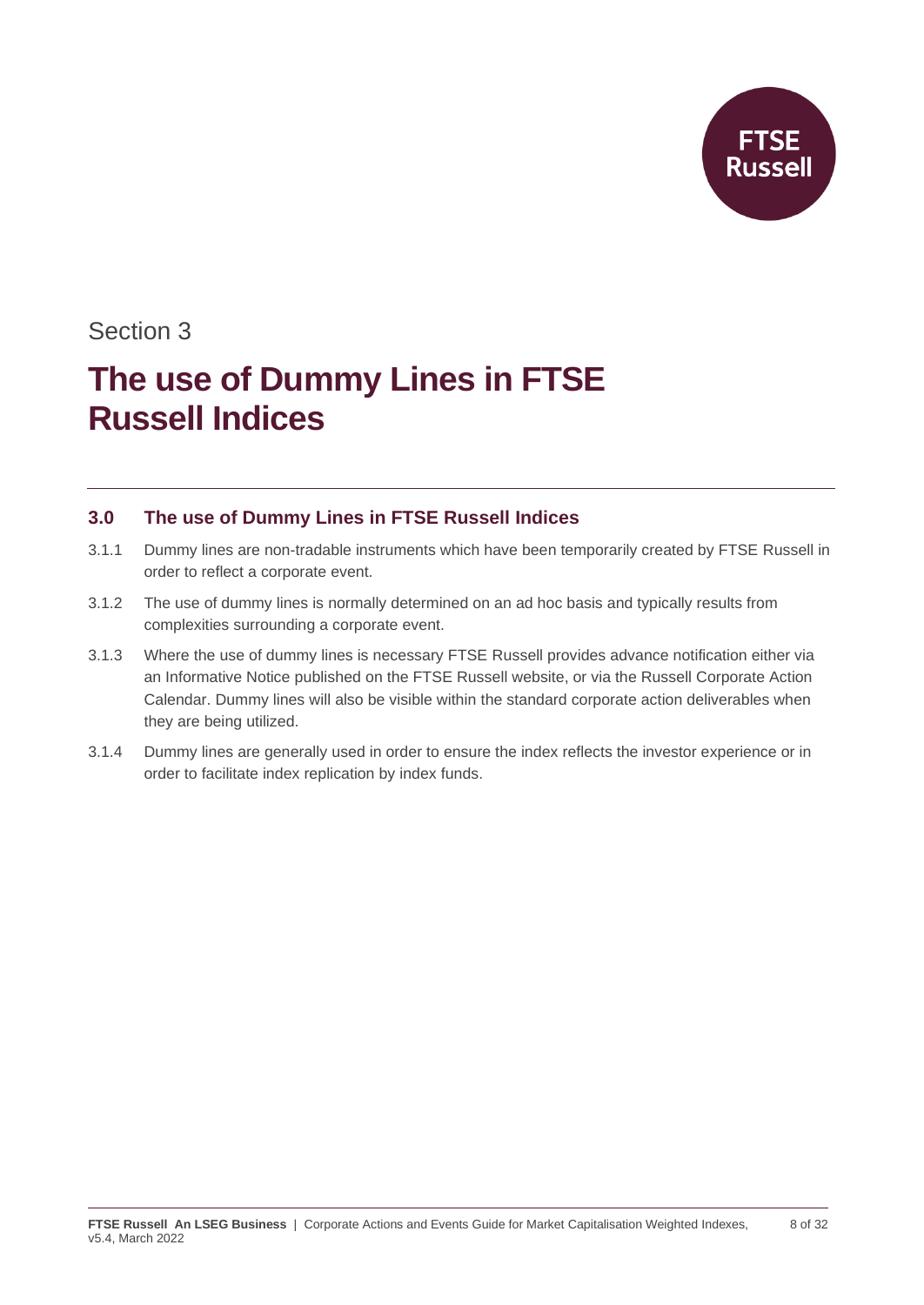**FTSE**<br>Russell

### Section 4

## **Treatment of Index Events**

#### **4.0 Treatment of Index Events**

#### 4.1 **Splits (sub-division) / Reverse Splits (consolidation)**

A pro-rata distribution of shares (split) or a pro-rata consolidation (reverse split) of shares held by existing shareholders. No company market capitalisation change. Shares and share price adjusted according to terms.

| <b>Event Type</b>        | <b>Index Divisor Adjustment</b> | <b>Adjustment Factor</b>                    | Timing of application |
|--------------------------|---------------------------------|---------------------------------------------|-----------------------|
| Split / Reverse<br>Split | No.                             | Number of shares held<br>before issue       | Ex date               |
|                          |                                 | $\div$ Number of shares held<br>after issue |                       |

| <b>Example 1: Split (sub-division)</b>            |            |                                    | <b>Example 2: Reverse Split (consolidation)</b>                      |            |                               |
|---------------------------------------------------|------------|------------------------------------|----------------------------------------------------------------------|------------|-------------------------------|
| Terms: 1 into 5                                   |            |                                    | Terms: 5 into 1                                                      |            |                               |
| <b>Current Price</b><br>Shares in Issue           | $=$        | <b>USD 300</b><br>100 <sub>m</sub> | <b>Current Price</b><br>Shares in Issue                              | $=$<br>=   | USD.<br>100m                  |
| <b>Ex-Split Price</b><br>Ex-Split Shares in issue | $=$<br>$=$ | <b>USD 60</b><br>500 <sub>m</sub>  | <b>Ex-Reverse Split Price</b><br>Ex-Reverse Split Shares in<br>issue | $=$<br>$=$ | <b>USD</b><br>20 <sub>m</sub> |
| Adjustment factor                                 |            | $100/500 = 0.2$                    | Adjustment factor                                                    |            | 100/2                         |

| <b>Example 1: Split (sub-division)</b>     |            |                                    | <b>Example 2: Reverse Split (consolidation)</b>               |            |                                    |
|--------------------------------------------|------------|------------------------------------|---------------------------------------------------------------|------------|------------------------------------|
| Terms: 1 into 5                            |            |                                    | Terms: 5 into 1                                               |            |                                    |
| <b>Current Price</b><br>Shares in Issue    | $=$<br>$=$ | <b>USD 300</b><br>100 <sub>m</sub> | <b>Current Price</b><br>Shares in Issue                       | $=$<br>$=$ | <b>USD 300</b><br>100 <sub>m</sub> |
| Ex-Split Price<br>Ex-Split Shares in issue | $=$<br>$=$ | <b>USD 60</b><br>500 <sub>m</sub>  | Ex-Reverse Split Price<br>Ex-Reverse Split Shares in<br>issue | $=$<br>$=$ | <b>USD 1500</b><br>20 <sub>m</sub> |
| Adjustment factor                          | $=$        | $100/500 = 0.2$                    | Adjustment factor                                             |            | $100/20=5$                         |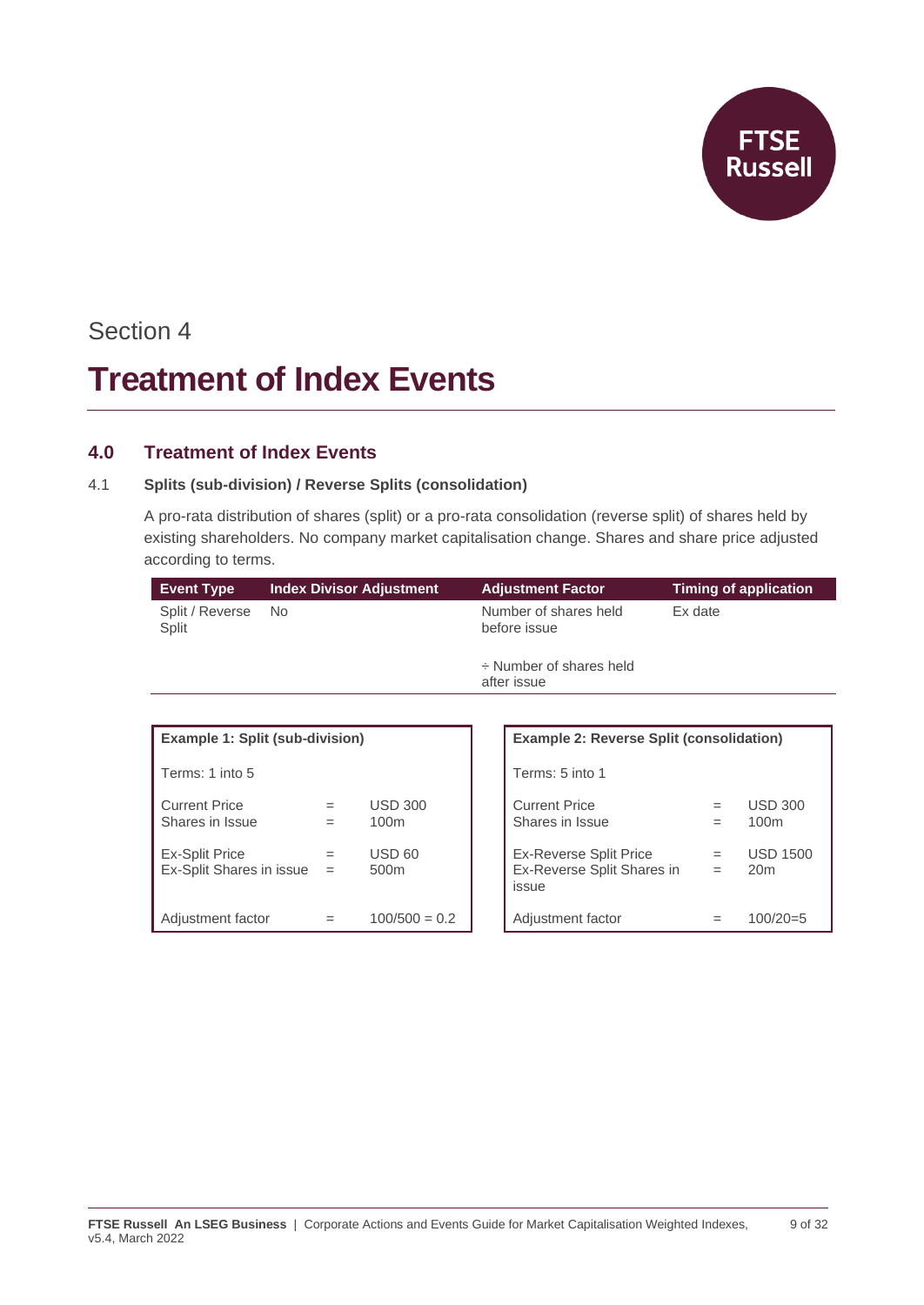#### 4.2 **Ordinary Dividends, Special Dividends, and Capital Repayments**

Regular cash dividends are those paid to shareholders out of a company's profits or reserves. These cash dividends impact the total return and are reinvested across the index on the dividend ex-date. In addition to paying regular dividends, a company may at times pay special cash dividends. These are normally paid outside a company's regular dividend schedule and can occur for a variety of reasons, such as a major litigation win, the sale of a business or liquidation of an investment. For special cash dividends, the price of the stock is adjusted to deduct the dividend amount before the open on the ex-date. Special cash dividends are not included within the Total Return Index calculation.

FTSE Russell deems a dividend to be special if the distributing company describes it as such. However, in cases where a company pays a special cash dividend in a recurring cycle (e.g. monthly, quarterly, semi-annually, or annually) on more than three consecutive occasions which are not deemed to be extraordinary, FTSE Russell will normally consider any further such cash distributions as ordinary dividends.

Capital Repayments are paid to shareholders as a return of capital and are generally applied with a price adjustment unless company policy is such that regular dividends are reported in this way (common in Switzerland).

| <b>Dividend Type</b>          | <b>Capital Index Divisor Adjustment</b>                                                                                                                                                                                | <b>Notes</b>                                                                                                           | <b>Total Return</b><br>xd<br><b>Adjustment</b> |
|-------------------------------|------------------------------------------------------------------------------------------------------------------------------------------------------------------------------------------------------------------------|------------------------------------------------------------------------------------------------------------------------|------------------------------------------------|
| $Cash -$<br>Ordinary          | N <sub>o</sub>                                                                                                                                                                                                         | Reinvested on ex date                                                                                                  | Yes                                            |
| Cash -with<br>Scrip option    | No. Same as Cash - Ordinary                                                                                                                                                                                            | Any additional shares<br>issued will be reviewed<br>per the share update<br>section of the applicable<br>index series. | Yes                                            |
| Scrip – with a<br>cash option | No. Same as Cash - Ordinary<br>with the following exception:<br>Scrip dividends issued by Spanish<br>companies that may include a tradable<br>right for a cash alternative will be<br>treated as 'Stock – Scrip only'. | Any additional shares<br>issued will be reviewed in<br>line with the share update<br>section (Section 5).              | Yes                                            |
| Stock - Scrip<br>only         | No Applied as 'Scrip Issue of Same<br>Stock' in 4.7                                                                                                                                                                    |                                                                                                                        | N <sub>o</sub>                                 |
| Capital<br>Repayment          | Yes                                                                                                                                                                                                                    | Example of price<br>adjustment detailed below                                                                          | N <sub>o</sub>                                 |
| Special – cash                | Yes – unless recognised as ordinary                                                                                                                                                                                    | Example of price<br>adjustment detailed below                                                                          | <b>No</b>                                      |

| <b>Example: Repayment of Capital/Special Dividend</b>                                                                      |  |  |                |  |  |  |  |
|----------------------------------------------------------------------------------------------------------------------------|--|--|----------------|--|--|--|--|
| <b>Current Price</b><br>USD 100<br>$=$<br>Shares in Issue<br>300 <sub>m</sub><br>Terms: USD 20 capital repayment per share |  |  |                |  |  |  |  |
| <b>Ex-Capital Repayment Price</b><br>USD 80<br>Ex-Capital Repayment Shares in issue<br>300 <sub>m</sub>                    |  |  |                |  |  |  |  |
| Adjustment factor                                                                                                          |  |  | $80/100 = 0.8$ |  |  |  |  |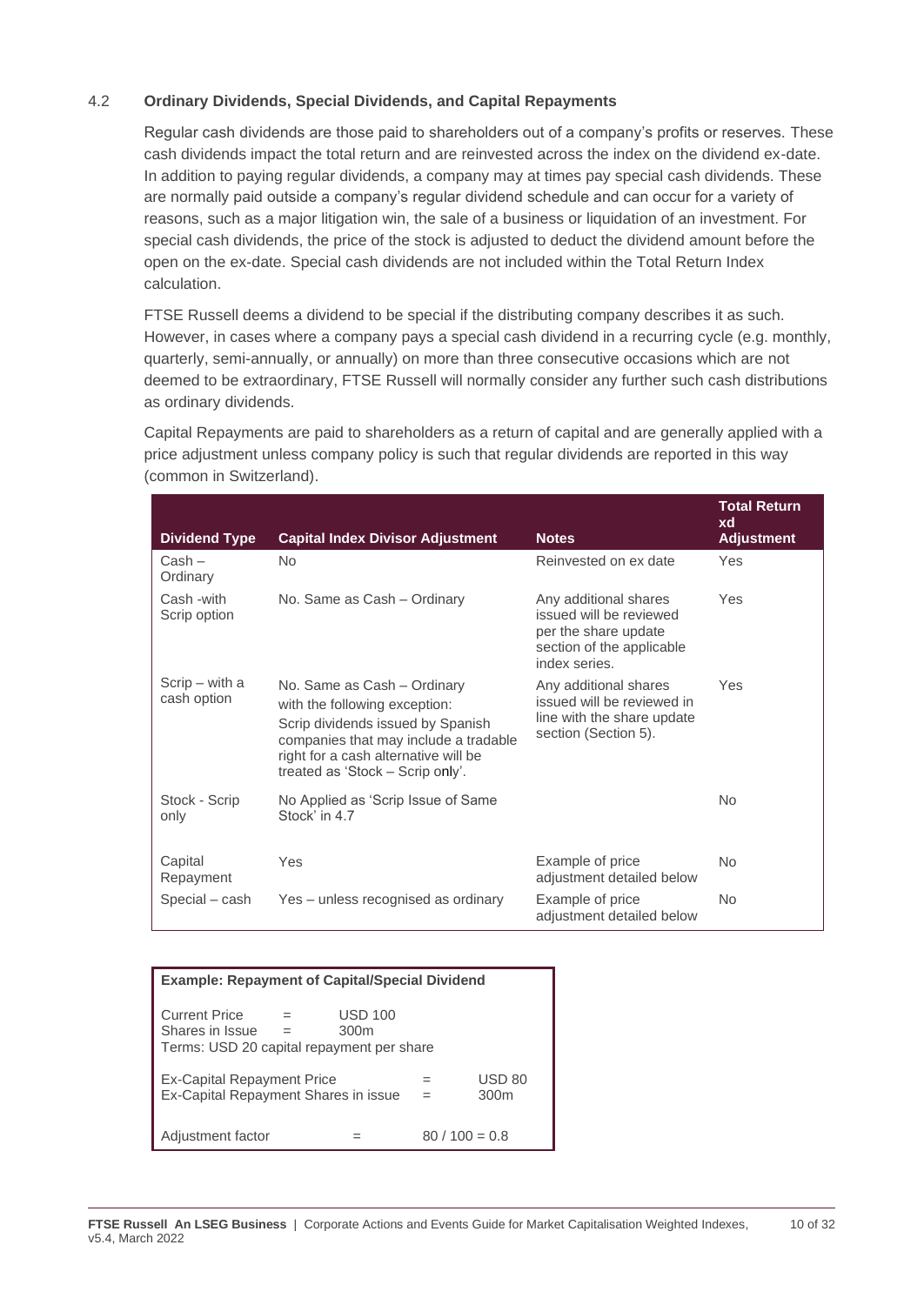#### 4.3 **Unknown and Optional Ordinary Dividends and Corrections**

- If a company distributing an ordinary dividend subsequently announces a retraction (i.e. dividend is no longer being paid), FTSE Russell will apply a corrective negative adjustment with T+1 notice.
- Where dividends that have been confirmed or estimated by the company prior to the XD date, the confirmed or estimated value is applied on the XD date. For dividends that are confirmed or estimated by the company after the XD date, a further positive or negative XD adjustment will be applied on the next business day following the receipt of data.
- Where the dividend remains undetermined on the XD date, FTSE Russell will apply the dividend amount paid from the same period in the previous year (adjusted by any capital change) on the XD date. If there was no dividend paid from the same period in the previous year, a dividend value of zero will be used.
- If a company distributing an ordinary dividend subsequently announces that it will instead pay the dividend in shares, the distributed shares will be added on the pay date. Should the pay date fall in a week preceding a review, instead the distributed shares will be added on the review effective date. No further adjustment is made to the dividend or price of the company.
- Unless as otherwise stipulated within Section 4.2, a company distributing a dividend for which holders have the option to take cash, repayment in capital or stock, the default election will be applied.
- Clarification for South Korean companies For those South Korean companies that have not provided advanced notice of their ex-dividend date, FTSE Russell will assume that such companies will follow the general practice in South Korea of using an ex-date of two business days prior to the fiscal year end (e.g. 28 December 2016). If no dividend has been confirmed four months after the ex date (typically the period of time up to the pay date), it is assumed that no dividend is being paid, and a corrective negative adjustment is applied.

#### 4.4 **Special dividends – Tax Adjustments**

Where the special dividend distribution (payable in cash and/or shares) is 10% or greater against the share price (measured against the cum price), and subject to FTSE Russell identifying that there are withholding tax implications, a compensating negative XD adjustment will be applied to provide the correct return net-of-tax. FTSE Russell withholding tax rates are used to calculate the adjustment. There is also an associated adjustment to the Total Return Index to reflect the tax liability. Note: tax adjustments for special cash dividends are not implemented within the Russell 3000E Index Series and the FTSE/JSE Africa Index Series.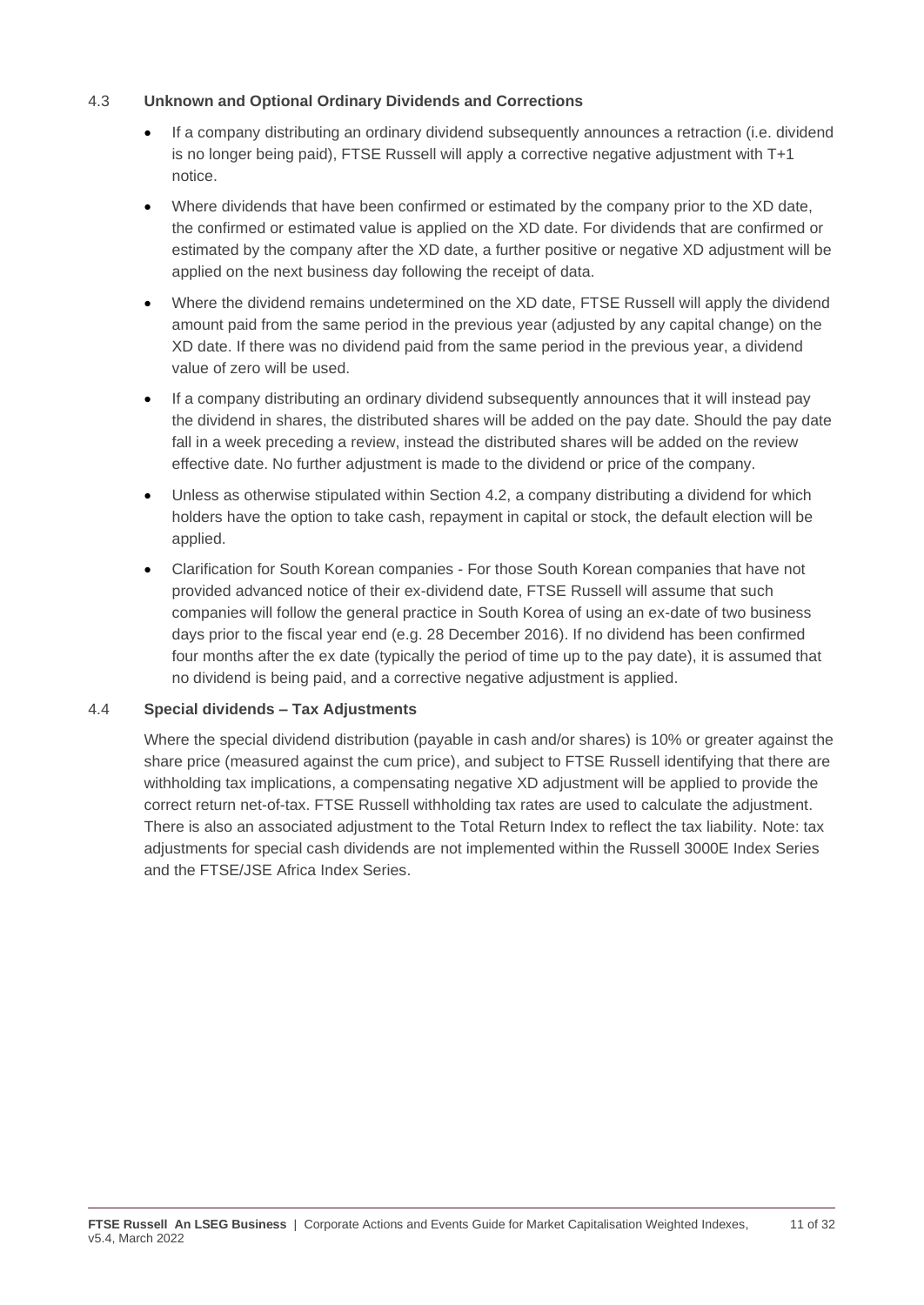| Example - Special Cash Dividend of USD 61 (subject to 25% withholding tax)                                                                                       |                   |                                                                    |  |  |  |
|------------------------------------------------------------------------------------------------------------------------------------------------------------------|-------------------|--------------------------------------------------------------------|--|--|--|
| Capital Repayment<br>• Current Price<br>Shares in Issue<br>$\bullet$                                                                                             | $=$<br>$=$        | <b>USD 112</b><br>300 <sub>m</sub>                                 |  |  |  |
| <b>Ex-Capital Repayment Price</b><br>$\bullet$<br>Ex-Capital Repayment Shares in issue<br>$\bullet$                                                              | $=$<br>$=$        | $112 - 61 =$ USD 51<br>300 <sub>m</sub>                            |  |  |  |
| Adjustment factor<br>٠                                                                                                                                           | $=$               | $51/112 = 0.45$                                                    |  |  |  |
| Negative XD adjustment<br>• Withholding Tax<br>Tax liability<br>Net special dividend<br>Compensating negative XD adjustment = $[15.25 / (1 - 0.25)] =$ USD 20.33 | $=$<br>$=$<br>$=$ | 25%<br>$61 * 25\% = \text{USD } 15.25$<br>$61 - 15.25 =$ USD 45.75 |  |  |  |

Underlying tax rate information and the FTSE Russell Withholding Tax Guide are available from the FTSE Russell website (link below) or by contacting [info@ftserussell.com.](mailto:info@ftserussell.com)

[FTSE\\_Russell\\_Withholding\\_Tax\\_Guide.pdf](https://research.ftserussell.com/products/downloads/FTSE_Russell_Withholding_Tax_Guide.pdf)

#### 4.5 **REIT Conversions**

4.5.1 For US index constituents converting to a REIT structure, a capital repayment representing the value of the cash and stock distribution will be applied to the index constituent on the effective date of the distribution. Concurrently a separate stock distribution dummy line will be added to the same indices as the index constituent to reflect the value of the stock proportion of the distribution until the stock distribution ratio is confirmed. Subsequently, the dummy line will be deleted and the shares in issue of the index constituent will be increased by the stock distribution ratio.

#### 4.6 **Non-Ranking for Dividend Lines**

In the event that an existing index constituent issues new shares which do not rank for the next dividend, FTSE Russell may include these in the index on a separate temporary non-ranking for dividend line.

- Where the non-ranking for dividend line ceases trading on or before the ex dividend date, the temporary line will be deleted from FTSE Russell indices **on the open** of the ex dividend date and the new shares consolidated into the main line. FTSE Russell will also make an adjustment to the declared dividend in order to reflect that only the existing shares were entitled to the dividend.
- Where the non-ranking for dividend line ceases trading after the ex dividend date, the temporary line will be deleted from FTSE Russell indices **at close** of the ex dividend date and the new shares consolidated into the main line. As a result no adjustment to the declared dividend is necessary.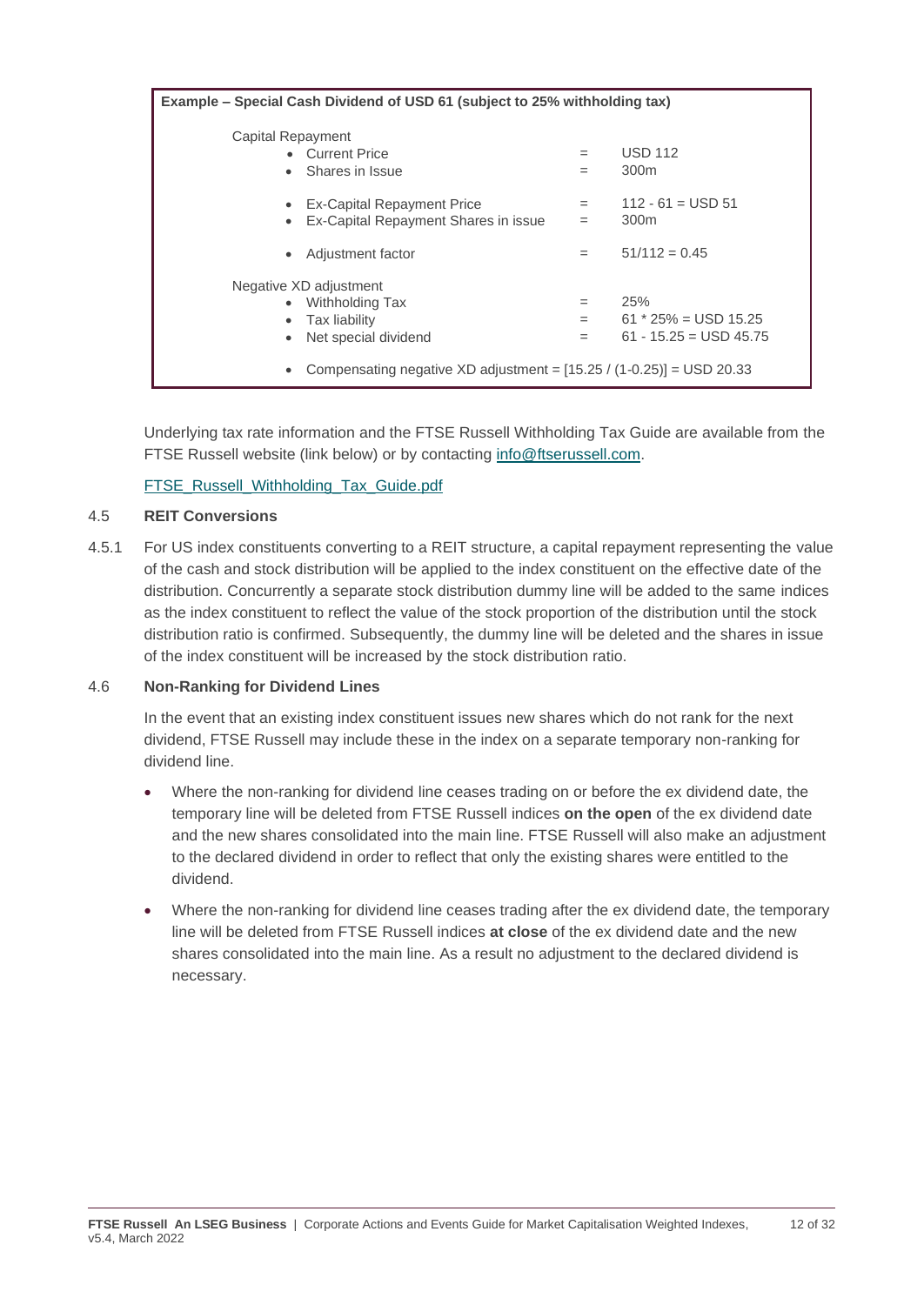#### 4.7 **Scrip Issues & Stock Distributions**

A scrip issue (also called a capitalisation or a bonus issue) and a stock distribution (also known as a dividend in specie) are the automatic distribution of shares (existing or newly issued) to existing shareholders at no charge, pro rata to existing holdings.

| <b>Event Type</b>                                                                                                                                                                                 | <b>Index Divisor</b><br><b>Adjustment</b> | <b>Adjustment Factor</b>                                                                                     | <b>Timing of application</b>                                                                                                                                                                                                                                                                                                                                                                                                                                                                                                                                                                                                                                                                                        |
|---------------------------------------------------------------------------------------------------------------------------------------------------------------------------------------------------|-------------------------------------------|--------------------------------------------------------------------------------------------------------------|---------------------------------------------------------------------------------------------------------------------------------------------------------------------------------------------------------------------------------------------------------------------------------------------------------------------------------------------------------------------------------------------------------------------------------------------------------------------------------------------------------------------------------------------------------------------------------------------------------------------------------------------------------------------------------------------------------------------|
| Scrip issue of same<br>stock                                                                                                                                                                      | No<br>(No Change in<br>Market             | Number of shares held before<br>issue                                                                        | Ex date                                                                                                                                                                                                                                                                                                                                                                                                                                                                                                                                                                                                                                                                                                             |
| (See Example 1)                                                                                                                                                                                   | Capitalisation)                           | $\div$ Number of shares held after<br>issue                                                                  |                                                                                                                                                                                                                                                                                                                                                                                                                                                                                                                                                                                                                                                                                                                     |
| Scrip issue of<br>different eligible<br>stock<br>(See Example 2)                                                                                                                                  | <b>No</b>                                 | Price of company after<br>deducting capital repayment<br>$\div$ Price of company before<br>capital repayment | Ex date                                                                                                                                                                                                                                                                                                                                                                                                                                                                                                                                                                                                                                                                                                             |
| Scrip issue of<br>different ineligible*<br>stock where a<br>valuation is<br>available<br>(*this also applies<br>when there are<br>different index<br>memberships of the<br>companies<br>involved) | <b>No</b>                                 | Price of company after<br>deducting capital repayment<br>÷ Price of company before<br>capital repayment      | Ex date. The ineligible stock will<br>be temporarily added to the<br><b>FTSE Russell Indices and</b><br>subsequently deleted at market<br>price t+2 after settlement can<br>reasonably be assumed to have<br>occurred. Where the ineligible<br>stock is listed, but a settlement<br>date cannot be confirmed, the<br>distribution will be reviewed<br>every 20 business days. If<br>settlement can be confirmed, or<br>can reasonably be assumed to<br>have occurred, the distribution<br>shares will be removed from the<br>index at market price. If<br>settlement cannot be confirmed<br>within 80 business days, the<br>distribution shares will be<br>removed from the index at zero<br>value with t+2 notice. |
| Scrip issue of<br>different ineligible<br>stock where no<br>valuation is<br>available and stock<br>is timetabled to list<br>after the ex date                                                     | <b>No</b>                                 | No price adjustment is applied                                                                               | Ex date. The ineligible stock will<br>be temporarily added to the<br>FTSE Russell Indices at zero<br>value and subsequently deleted<br>at market price t+2 after<br>settlement. If the settlement date<br>remains unknown after 20<br>business days from the ex date,<br>the ineligible stock will be<br>removed from the index at zero<br>value with t+2 notice.                                                                                                                                                                                                                                                                                                                                                   |
| Scrip issue of<br>different ineligible<br>stock where no<br>valuation is<br>available and stock<br>is expected to<br>remain unlisted                                                              | No                                        | No price adjustment is applied                                                                               | No price adjustment will be<br>applied and the ineligible stock<br>will not be added to the FTSE<br>Russell Indices.                                                                                                                                                                                                                                                                                                                                                                                                                                                                                                                                                                                                |
| Scrip issue of an<br>asset for which<br>there are significant<br>barriers to trade<br>(e.g distribution of<br>digital asset, crypto<br>currency w/barrier)                                        | <b>No</b>                                 | No price adjustment is applied                                                                               | No price adjustment will be<br>applied and the distribution will<br>not be added to the FTSE<br>Russell Indices.                                                                                                                                                                                                                                                                                                                                                                                                                                                                                                                                                                                                    |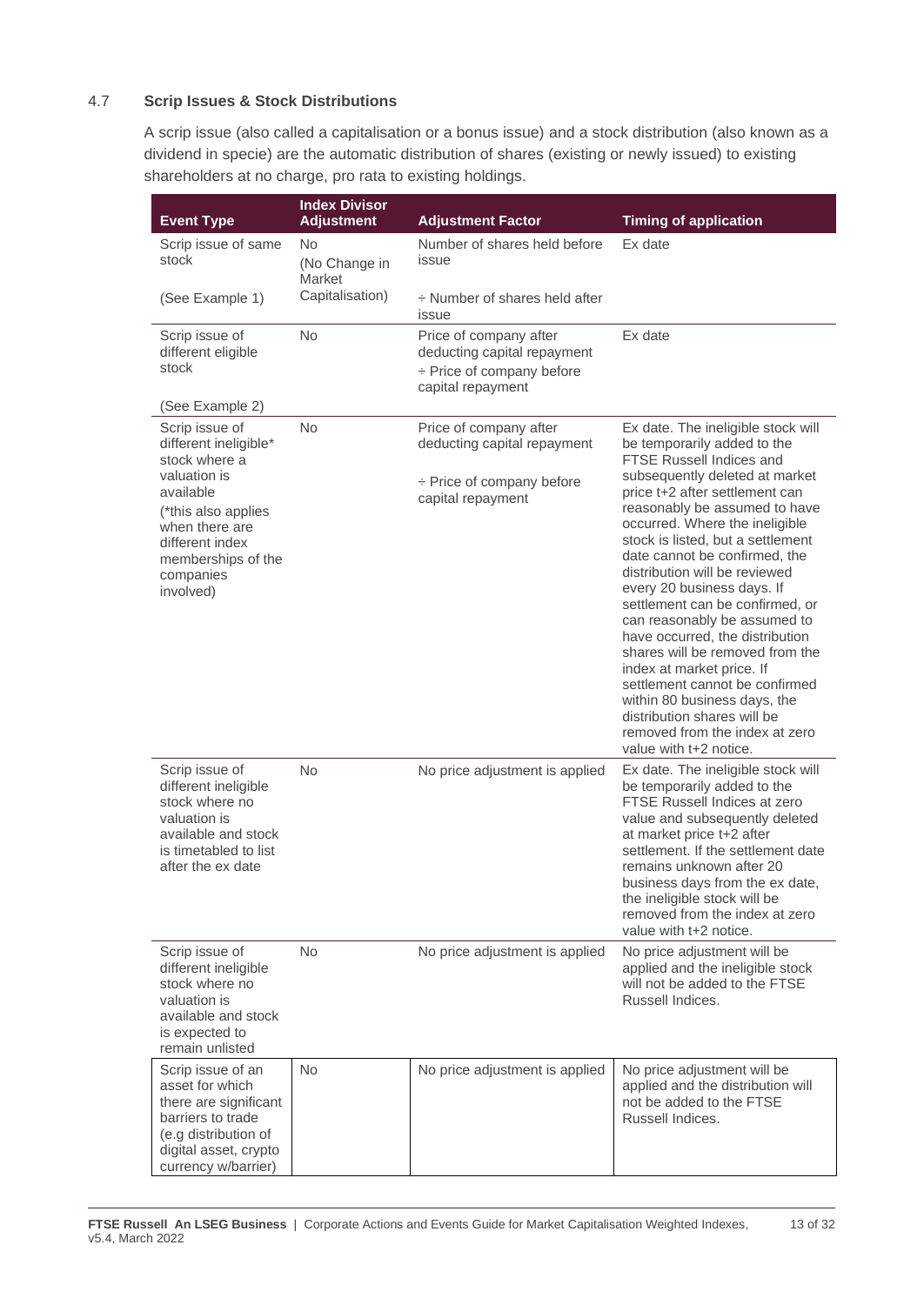Note: An adjustment to free float may be required when no newly issued shares are being distributed into another index constituent.

| Example 1: Scrip Issue of same stock |     |                  | <b>Example 2: Scrip Issue</b><br>stock         |
|--------------------------------------|-----|------------------|------------------------------------------------|
| Terms: 1 for 1                       |     |                  | Terms: 1 B share for 3 A<br>shares             |
| (equivalent to 2 for 1 stock split)  |     |                  |                                                |
|                                      |     |                  | <b>Current Price A</b>                         |
| <b>Current Price</b>                 |     | <b>USD 300</b>   | <b>Current Price B</b>                         |
| Shares in Issue                      | $=$ | 300 <sub>m</sub> | Shares in Issue A                              |
| Ex-Scrip Price                       | $=$ | <b>USD 150</b>   | New B Shares                                   |
| <b>Ex-Scrip Shares</b><br>in issue   | $=$ | 600m             |                                                |
| Adjustment factor                    | $=$ | $150/300 = 0.5$  | $Ex-Scrip$ Price $=[(3x300)-$<br>$(1x120)$ ]/3 |

| <b>Example 1: Scrip Issue of same stock</b> |           |                  | Example 2: Scrip Issue of different eligible<br>stock |     |                  |
|---------------------------------------------|-----------|------------------|-------------------------------------------------------|-----|------------------|
| Terms: 1 for 1                              |           |                  | Terms: 1 B share for 3 A<br>shares                    |     |                  |
| (equivalent to 2 for 1 stock split)         |           |                  |                                                       |     |                  |
|                                             |           |                  | <b>Current Price A</b>                                |     | <b>USD 300</b>   |
| <b>Current Price</b>                        | $=$       | <b>USD 300</b>   | <b>Current Price B</b>                                | $=$ | <b>USD 120</b>   |
| Shares in Issue                             | $=$       | 300 <sub>m</sub> | Shares in Issue A                                     | $=$ | 300 <sub>m</sub> |
| Ex-Scrip Price                              | $\quad =$ | <b>USD 150</b>   | New B Shares                                          | $=$ | 100 <sub>m</sub> |
| <b>Ex-Scrip Shares</b><br>in issue          | $=$       | 600 <sub>m</sub> |                                                       |     |                  |
| Adjustment factor =                         |           | $150/300 = 0.5$  | $Ex-Scrip$ Price $=[(3x300)-$<br>$(1x120)$ ]/3        | $=$ | <b>USD 260</b>   |
|                                             |           |                  | Ex-Scrip Shares in issue                              |     | 300 <sub>m</sub> |

#### 4.8 **Compulsory Share Buy Backs**

4.8.1 Compulsory Partial Share Buy Back

A compulsory partial tender/buy back of shares at a set ratio and price.

| Example 1: Partial tender of 51 out of every 100 shares at USD 140 |     |                          |  |  |  |
|--------------------------------------------------------------------|-----|--------------------------|--|--|--|
| <b>Pre-Tender</b><br><b>Current Price</b>                          | $=$ | <b>USD 300</b>           |  |  |  |
| Shares in Issue                                                    | $=$ | 300 <sub>m</sub>         |  |  |  |
| <b>Market Capitalisation</b>                                       | $=$ | 900 <sub>m</sub>         |  |  |  |
| Shares Tendered                                                    | $=$ | 153m [ (300/100) x 51 ]  |  |  |  |
| Tender price                                                       | $=$ | <b>USD 140</b>           |  |  |  |
| <b>Market Capitalisation</b>                                       | $=$ | 214.2m                   |  |  |  |
|                                                                    |     |                          |  |  |  |
| <b>Post Tender</b>                                                 |     |                          |  |  |  |
|                                                                    | $=$ |                          |  |  |  |
| Adjusted Shares in Issue                                           | $=$ | 147m (300m - 153m)       |  |  |  |
| <b>Market Capitalisation</b>                                       | $=$ | 685.8m (900m - 214.2m)   |  |  |  |
| <b>Adjusted Price</b>                                              | $=$ | USD 466.53 (685.8m/147m) |  |  |  |

#### 4.8.2 Compulsory Full Share Buy Back

A compulsory tender/buy back of all outstanding shares at a set price.

The security is deleted from the index at the last traded price. In the event that trading in the security has halted at the time of index implementation it will be deleted from the index at the redemption price.

#### 4.9 **Rights Issues / Entitlement Offers**

These are an entitlement issued to shareholders which give them the right to buy additional shares directly from the company in proportion to their existing holdings. FTSE Russell will only adjust the index to account for a right if the subscription price of the rights is at a discount to the market price of the stock. Provided FTSE Russell has been alerted to the rights offer prior to the ex-date, a price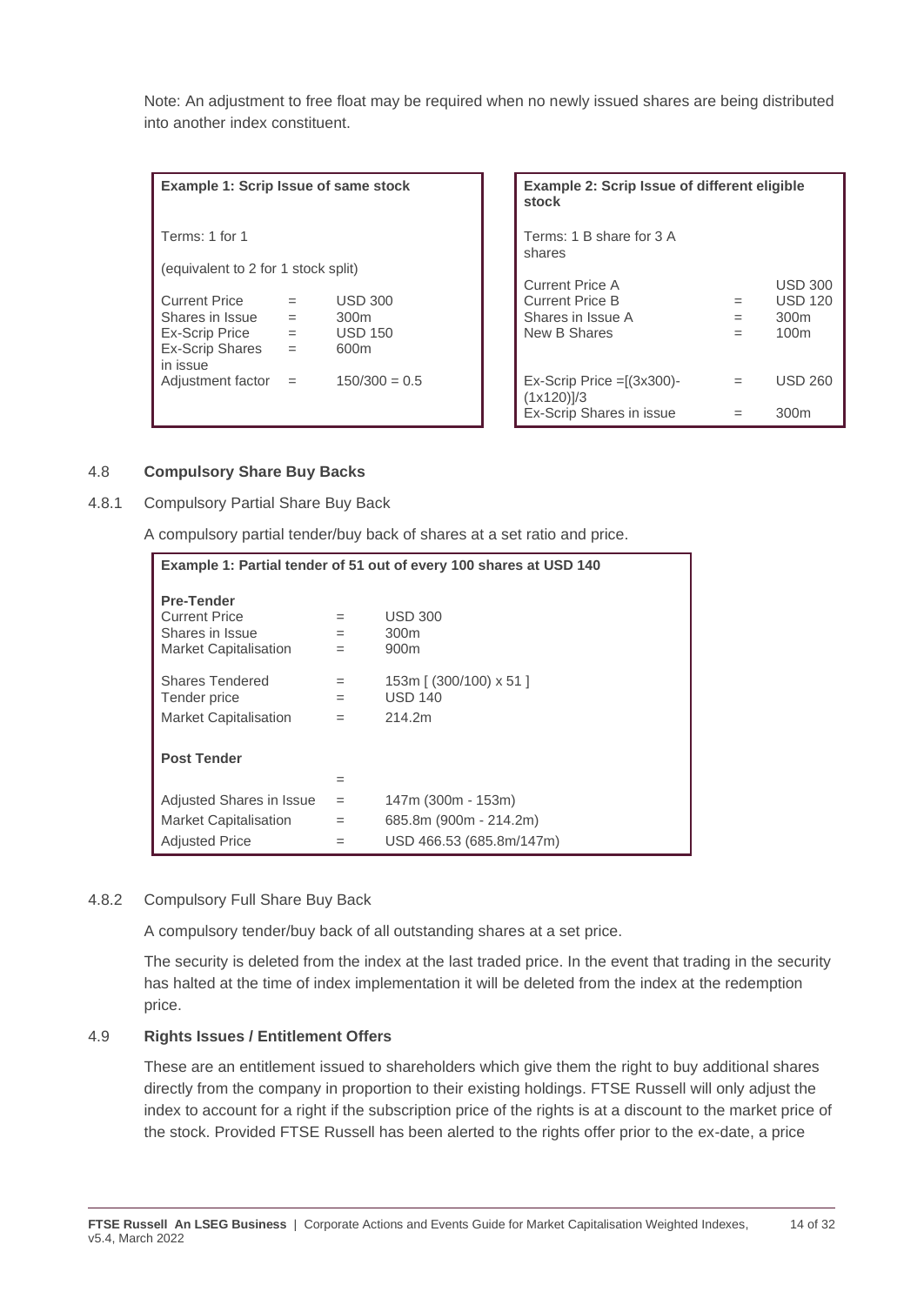adjustment and share increase proportionate to the terms of the offer will be implemented before the open on the ex-date (Example 1). Exceptions to the standard treatment are detailed below:

#### 4.9.1 **Accelerated Rights Offers**

In certain markets, most commonly in Australia, accelerated rights offerings (e.g. RAPIDs) have become more frequent. During an accelerated rights offer, the ex-date is theoretical and typically not quoted by the exchange. Typically, the stock is halted on the theoretical ex-date, at which time the company begins a two tranche offer to shareholders in the form of an Institutional Offer followed by a Retail Offer. Shares are increased and a price adjustment is applied according to the terms of the offer, before the open on the day the security resumes trade.

#### 4.9.2 **The Subscription Price is Unknown Prior to Ex-date (Example 2)**

Where the rights issue/entitlement offer subscription price remains unconfirmed on the ex date, an estimated price will be used. FTSE Russell will estimate the subscription price using the value being raised and the offer terms. Where there is a range of values the mid value will be used to estimate the subscription price. Where the value being raised and/or offer terms are unknown no adjustment will be made on the ex-date. If those details are subsequently announced, a price adjustment and share increase will be applied with appropriate notice, provided that the rights are being offered at a discount to the prevailing market price.

#### 4.9.3 **Highly Dilutive Rights Issues (Example 3)**

If the terms of a rights issue are greater than 10 for 1, FTSE Russell will consider this "highly dilutive". To facilitate replication, FTSE Russell will include on the ex-date: 1) a separate temporary line to track the market value of the rights; and 2) a temporary line at a fixed value to reflect the subscription cash.

The temporary lines are included within the index calculation until the end of the rights subscription period at which point they will be deleted and the new shares consolidated into the existing share line. The temporary rights line will be deleted at its last traded price and the opening price of the ordinary line will be adjusted to ensure there is no divisor change as a result of the consolidation of the temporary lines into the ordinary line.

#### 4.9.4 **New Shares are not Entitled to the Next Dividend (Example 4)**

Where the shares being issued are not entitled to the next dividend, FTSE Russell will deviate from the standard index treatment and include on the ex-date: 1) a separate temporary line to track the market value of the rights; and 2) a temporary line at a fixed value to reflect the subscription cash. The temporary lines will be deleted and the rights shares will be aggregated with the ordinary shares as described below:

- If the dividend ex-date occurs prior to the end of the rights subscription period, the temporary lines will be deleted and the new shares assimilated into the ordinary line at the open on the dividend ex-date.
- If the dividend ex-date occurs after the expiration of the rights subscription period, the temporary rights and cash lines will be deleted after the close on the last day of the rights subscription period, and replaced by a temporary dummy line equal to the ordinary line close price minus the upcoming dividend. If an active non-ranking for dividend constituent exists, this will be temporarily included instead of a dummy line. On the open of the ex-dividend date, the dummy line (or NRD constituent) is deleted and the shares are aggregated with the ordinary line.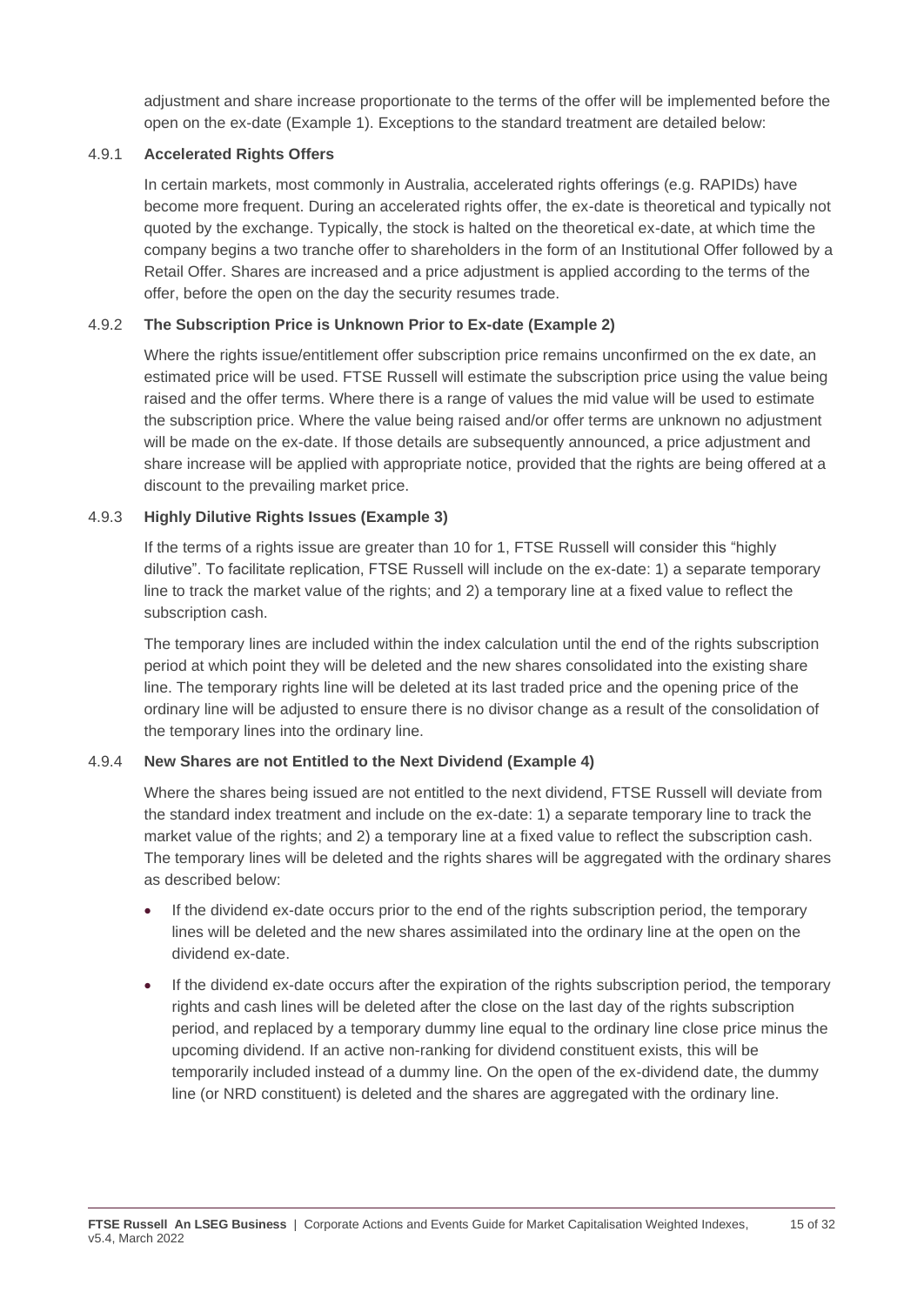#### 4.9.5 **Rights Issue into Another Constituent**

When an index constituent distributes rights to buy discounted shares in another index constituent, a price adjustment will be applied to the company or companies distributing the rights and the shares will be increased in accordance with the terms of the rights offer.

#### 4.9.6 **Rights Issue into a Non-Constituent**

In the event that the rights issue involves a non-constituent (inclusive of non-equity) and where the value of the right cannot be determined, there will be no adjustment on the ex-date. If the rights line is not scheduled to trade, there will be no further action. If the rights are scheduled to trade, a rights line will be added to the index at zero value on the ex-date and will be deleted from the index at the market price when it commences trading, with notice. If the rights have not commenced trading within 20 business days of the ex-date, they will be removed at zero value. No cash temporary line will be included as the index will not subscribe to the rights.

#### 4.9.7 **Late Notifications**

Where a company announces an open offer (typically in the UK) or a rights issue with an exentitlement date on the same day, FTSE Russell will apply an index adjustment either before the market-open on the ex-entitlement day or as an intra-day adjustment as soon as possible thereafter. The adjustment will be applied based on the previous day's closing price with the new shares included in the index weighting at the offer price. The index may be temporarily held whilst the adjustment is being applied. FTSE Russell will issue an intra-day notice and affected products will be re-issued so that clients are informed of the action having taken place together with the amended index divisors. The same treatment would be followed where a company announces a rights issue after its ex-date. The close price the day previous to the announcement would be used to calculate the adjustment, rather than the cum price prior to ex-date.

#### 4.9.8 **Repair Offerings**

The equal treatment obligations for companies listed on the Oslo Bors require Norwegian companies to treat the holders of listed securities equally, unless differential treatment can be justified. To comply with the principle of equal treatment, it is fairly common for Norwegian companies to carry out a subsequent repair offering to all existing shareholders that were not invited to participate in an initial equity offering. FTSE Russell will implement repair offerings at the close of the subscription period, regardless of size, where the initial equity offering was implemented as a result of breaching the intra-quarter update thresholds, with the additional shares added at the index close price, therefore no price adjustment will be made. If FTSE Russell discovers the repair offering after the close of the subscription period, the shares will be reviewed for inclusion at the following quarterly review.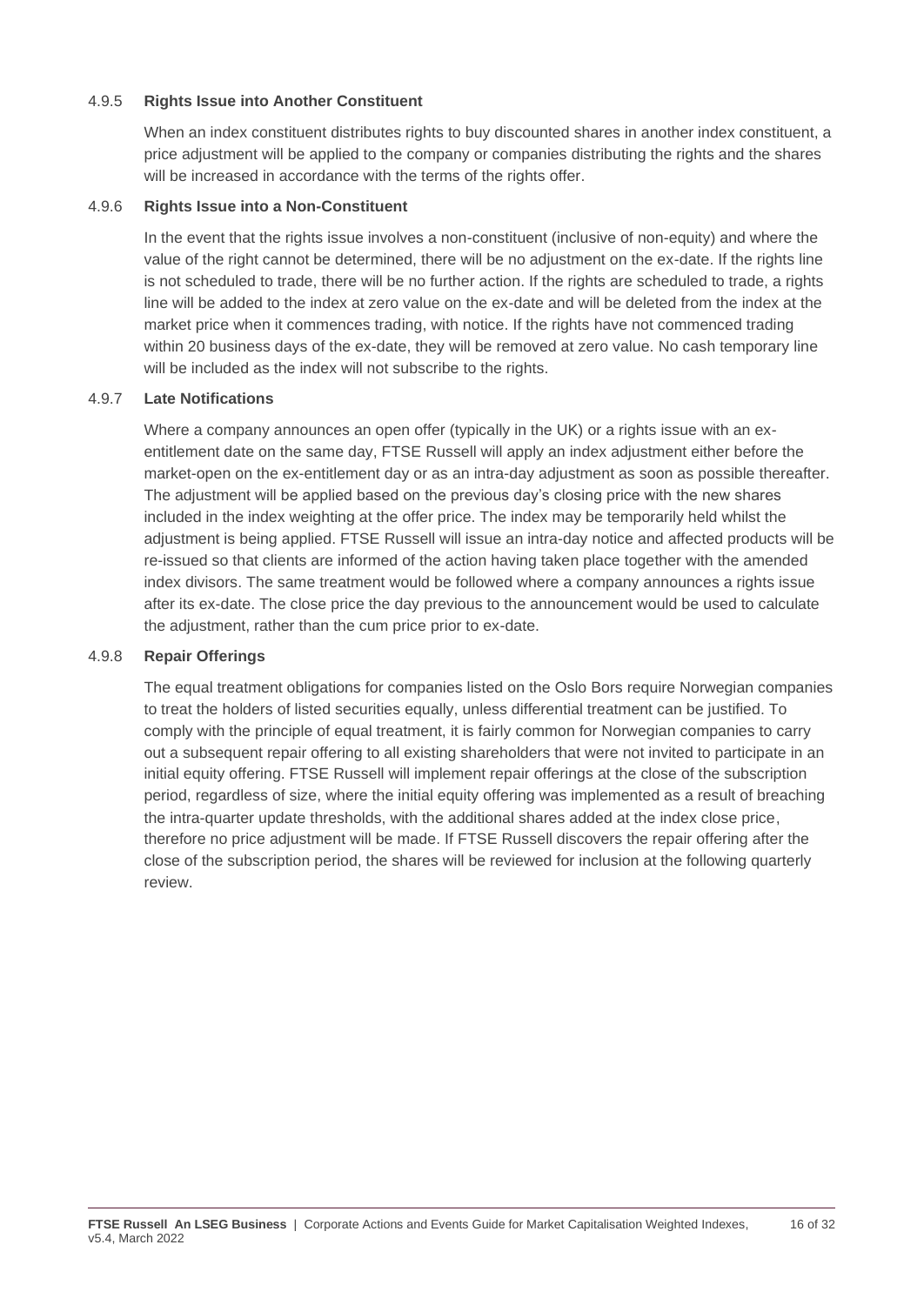| <b>Event Type</b>                                                                                                       | <b>Index</b><br><b>Divisor</b>      | <b>Adjustment Factor</b>                                                                                                                                                                                                                                                                                                | <b>Timing of application</b>                                                                                                                               |
|-------------------------------------------------------------------------------------------------------------------------|-------------------------------------|-------------------------------------------------------------------------------------------------------------------------------------------------------------------------------------------------------------------------------------------------------------------------------------------------------------------------|------------------------------------------------------------------------------------------------------------------------------------------------------------|
| Rights Issue / Entitlement<br>Offer - where subscription<br>price is at a discount to<br>the market price               | Yes                                 | Yes - shares and price adjusted<br>in accordance with offer terms.                                                                                                                                                                                                                                                      | Ex date                                                                                                                                                    |
| Rights Issue / Entitlement<br>Offer – where subscription<br>price is equal to or at a<br>premium to the market<br>price | $Yes - when$<br>shares are<br>added | No adjustment or share increase<br>on the ex-date.                                                                                                                                                                                                                                                                      | Any additional shares will<br>be reviewed for inclusion<br>at the next quarterly<br>review.                                                                |
| Rights Issue where offer is<br>considered highly dilutive<br>(terms are greater than 10<br>for $1)$                     | Yes - on ex<br>date open<br>only.   | Yes – on ex-date open to<br>account for the rights offer, and<br>again when the temporary lines<br>are deleted to ensure zero<br>divisor change.                                                                                                                                                                        | Temporary lines added<br>and PAF applied on the<br>ex-date. Temporary lines<br>deleted and PAF applied at<br>the expiration of the<br>subscription period. |
| Rights Issue / Entitlement<br>Offer - where subscription<br>price is unknown before<br>ex date                          | Yes                                 | Yes - where the subscription<br>price is unknown but a<br>reasonable estimate can be<br>calculated using the amount of<br>cash to be raised relative to the<br>offer terms.                                                                                                                                             | $T+1$<br>(applied at close of<br>subscription price<br>announcement date)                                                                                  |
|                                                                                                                         |                                     | Where a reasonable<br>subscription price cannot be<br>estimated, no adjustment will be<br>applied on the ex-date. Upon<br>subscription price discovery and<br>subject to the subscription price<br>representing a discount to the<br>cum-price, an adjustment will be<br>applied T+1 to the prevailing<br>market price. |                                                                                                                                                            |
| Rights Issue / Entitlement<br>Offer - cancelled after ex<br>date                                                        | Yes                                 | Subsequent adjustment by<br>removing new rights shares from<br>company's shares in issue at the<br>subscription price on a T+1<br>basis.                                                                                                                                                                                |                                                                                                                                                            |

| <b>Example 1: Standard Rights Issue</b> |     |                                  |  |
|-----------------------------------------|-----|----------------------------------|--|
| <b>Current Price</b>                    |     | <b>USD 300</b>                   |  |
| Shares in Issue                         | $=$ | 300 <sub>m</sub>                 |  |
| Terms:                                  |     | 1 for 4 at USD 260               |  |
| Ex-rights shares                        | $=$ | $375m (300m + (300m x 1/4))$     |  |
| Theoretical ex-rights                   | $=$ | $(4x300) + (1x260)$ ]/5          |  |
|                                         |     | <b>USD 292</b>                   |  |
| Price Adjustment factor                 |     | Ex-Rights Price/Cum-Rights Price |  |
|                                         |     | 292/300                          |  |
|                                         |     | 0.9733                           |  |

|                                                                                                                                                                                                                                | Example 2: Rights Issue where subscription price is unknown and has been estimated |  |  |  |
|--------------------------------------------------------------------------------------------------------------------------------------------------------------------------------------------------------------------------------|------------------------------------------------------------------------------------|--|--|--|
| <b>Current Price</b><br><b>USD 300</b><br>$=$<br>Shares in Issue<br>300m<br>$=$<br>1 for 4 at unknown price; USD 20bn being raised<br>Terms:<br>$(300m / 4 = 75m)$ (USD 20bn / 75m = USD 267)<br><b>Estimated Price</b><br>$=$ |                                                                                    |  |  |  |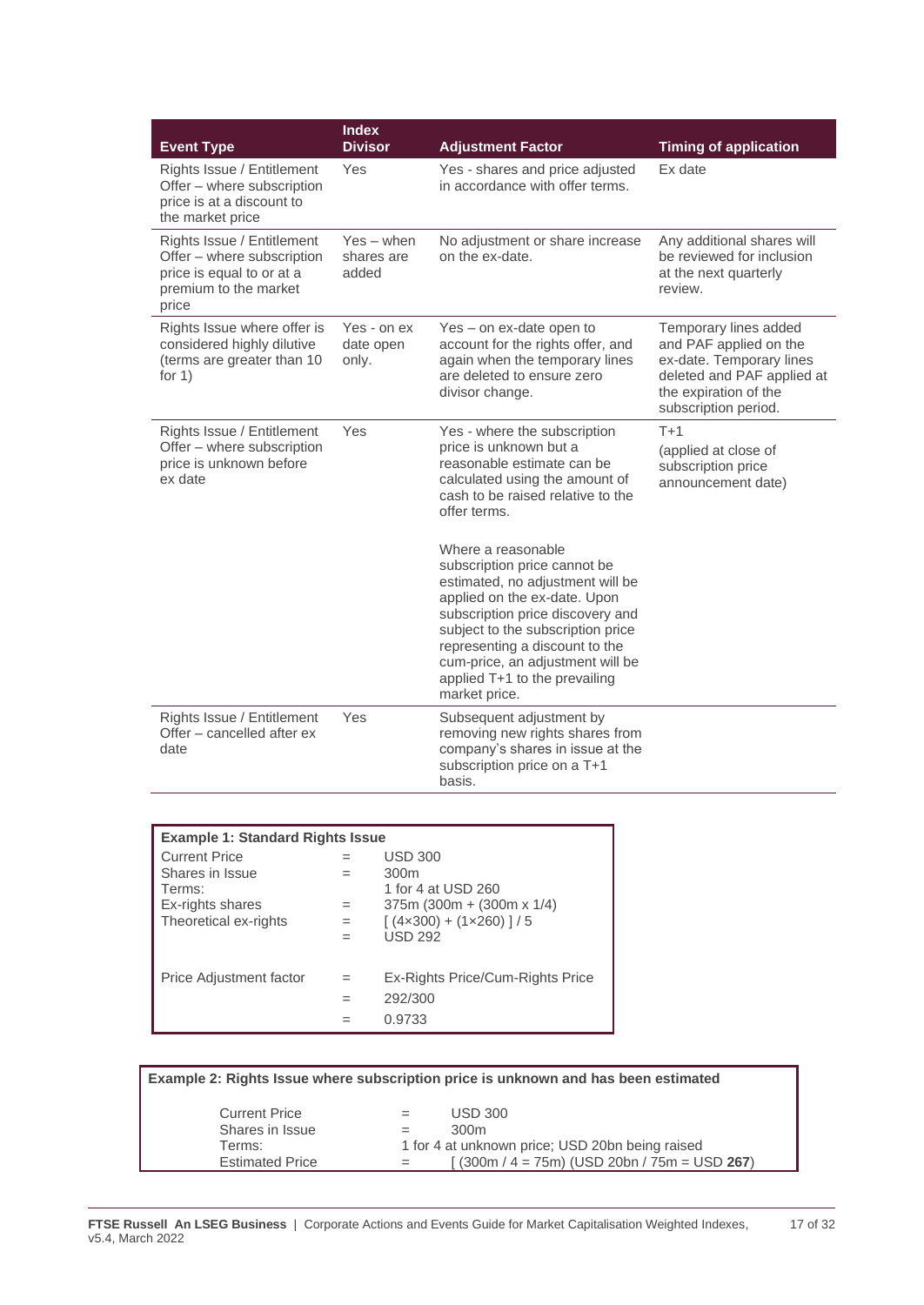| Theoretical ex-rights                                        | $=$ | $(4 \times 300) + (1 \times 267) \div 5$                                                                   |
|--------------------------------------------------------------|-----|------------------------------------------------------------------------------------------------------------|
|                                                              | $=$ | <b>USD 293.3</b>                                                                                           |
| Ex-rights shares                                             | $=$ | 375m (300m + (300m x $1/4$ )                                                                               |
| Price Adjustment factor                                      | $=$ | Ex-Rights Price/Cum-Rights Price                                                                           |
|                                                              | $=$ | 293.3/300                                                                                                  |
|                                                              | $=$ | 0.9778                                                                                                     |
|                                                              |     |                                                                                                            |
| Ord line = 300m shares; USD 293.3 adjusted price             |     |                                                                                                            |
|                                                              |     | Nil Paid line = 75m shares; USD 26.3 price (i.e. USD 293.3- USD 267)                                       |
|                                                              |     |                                                                                                            |
| be added to the ordinary line at the subscription price T+1. |     | Following confirmation of the subscription price the Nil Paid line will be deleted and the new shares will |

| Example 3: Highly dilutive Rights Issue (i.e.the terms are greater than 10 for 1)                                                                                                                                                                                                                                                                                                                                                                                                                  |            |                                                                        |  |
|----------------------------------------------------------------------------------------------------------------------------------------------------------------------------------------------------------------------------------------------------------------------------------------------------------------------------------------------------------------------------------------------------------------------------------------------------------------------------------------------------|------------|------------------------------------------------------------------------|--|
| <b>Current Price</b>                                                                                                                                                                                                                                                                                                                                                                                                                                                                               | $=$        | <b>USD 224</b>                                                         |  |
| Shares in Issue                                                                                                                                                                                                                                                                                                                                                                                                                                                                                    | $=$        | 100 <sub>m</sub>                                                       |  |
| Terms:                                                                                                                                                                                                                                                                                                                                                                                                                                                                                             |            | 13 for 1 at USD 43                                                     |  |
| Theoretical ex-rights                                                                                                                                                                                                                                                                                                                                                                                                                                                                              | $=$<br>$=$ | $(1 \times 224) + (13 \times 43)$ ] ÷ 14<br><b>USD 55.9</b>            |  |
|                                                                                                                                                                                                                                                                                                                                                                                                                                                                                                    |            |                                                                        |  |
| Price Adjustment factor                                                                                                                                                                                                                                                                                                                                                                                                                                                                            | $=$        | Ex-Rights Price/Cum-Rights Price                                       |  |
|                                                                                                                                                                                                                                                                                                                                                                                                                                                                                                    | $=$        | 55.9/224                                                               |  |
|                                                                                                                                                                                                                                                                                                                                                                                                                                                                                                    | $=$        | 0.24968                                                                |  |
|                                                                                                                                                                                                                                                                                                                                                                                                                                                                                                    |            |                                                                        |  |
| Ord line = 100m shares; USD 55.9 adjusted price                                                                                                                                                                                                                                                                                                                                                                                                                                                    |            |                                                                        |  |
|                                                                                                                                                                                                                                                                                                                                                                                                                                                                                                    |            | Nil Paid line = 1,300m shares; USD 12.9 price (i.e. USD 55.9 - USD 43) |  |
|                                                                                                                                                                                                                                                                                                                                                                                                                                                                                                    |            | Call (dummy) line $= 1,300$ m shares; USD 43 fixed subscription price  |  |
| In order to include the newly enlarged capitalisation of the company (on a fully paid basis) it is<br>necessary to include the new shares on a separate line (together with the value of the outstanding<br>rights call price) until they trade on an equivalent basis to the existing ordinary line. This is expected to<br>occur at the end of the subscription period, after which the nil paid line will be deleted (together with<br>the fixed call) and consolidated into the ordinary line. |            |                                                                        |  |
| Please note: Where the Nil Paid line trades as a lot (e.g. each right representing 13 shares as<br>opposed to each right representing 1 share) then the shares represented by the Nil Paid line will be<br>adjusted accordingly. For illustration purposes, using the example above:                                                                                                                                                                                                               |            |                                                                        |  |
| Ord line = 100m shares; USD 55.9 adjusted price                                                                                                                                                                                                                                                                                                                                                                                                                                                    |            |                                                                        |  |
| Nil Paid line = 100m shares; USD 167.7 price                                                                                                                                                                                                                                                                                                                                                                                                                                                       |            |                                                                        |  |
| Call (dummy) line $= 1,300$ m shares; USD 43 fixed subscription price                                                                                                                                                                                                                                                                                                                                                                                                                              |            |                                                                        |  |
|                                                                                                                                                                                                                                                                                                                                                                                                                                                                                                    |            |                                                                        |  |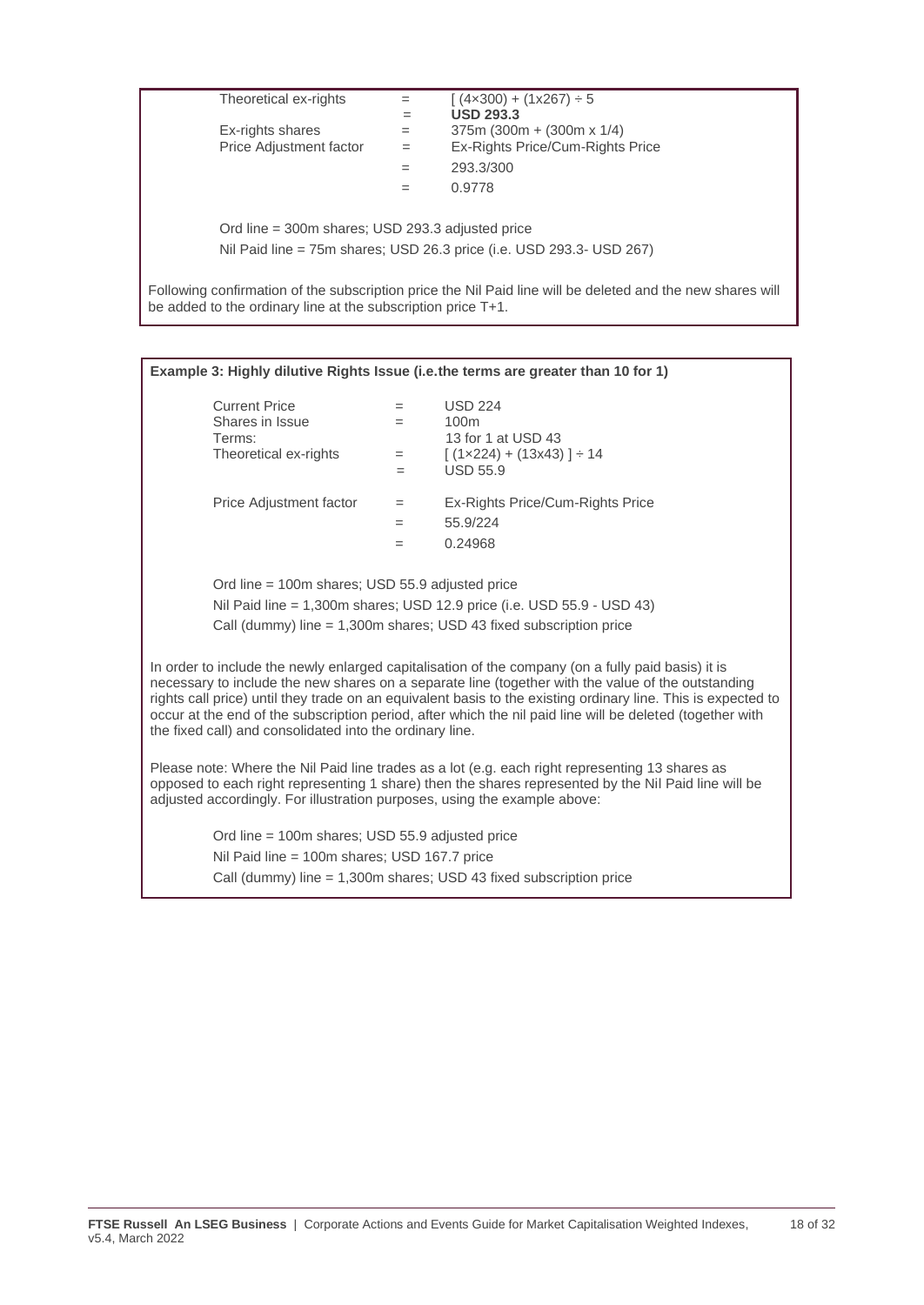**Example 4: Rights Issue where new shares are not entitled to the next dividend** Current Price  $=$  USD 300<br>Shares in Issue  $=$  300m Shares in Issue  $=$  300m<br>Next dividend  $\qquad =$  USD 16.5 Next dividend<br>Terms: Terms:  $\begin{array}{rcl} 1 \text{ for } 4 \text{ at } \text{USD } 260 \\ \text{Theoretical ex- rights} & = & \left( \frac{4 \times 300}{4 \times 300} + \frac{1}{260} \right) \end{array}$  $=$  [  $(4 \times 300) + (1 \times 260) + (1 \times 16.5)$  ]  $\div 5$ = USD 295.3 Price Adjustment factor = Ex-Rights Price/Cum-Rights Price  $= 295.3/300$  $= 0.9843$ Ord line = 300m shares; USD 295.3 adjusted price Nil Paid line = 75m shares; USD 18.8 price (i.e. USD 295.3 – USD 260 – USD 16.5) Call (dummy) line = 75m shares; USD 260 subscription price In order to include the newly enlarged capitalisation of the company (on a fully paid basis) it is necessary to include the new shares on a separate line (together with the value of the outstanding rights call price) until they trade on an equivalent basis to the existing ordinary line. This is expected to occur once the existing ordinary shares trade ex dividend, after which the nil paid will be deleted (together with the fixed call) and consolidated into the ordinary line.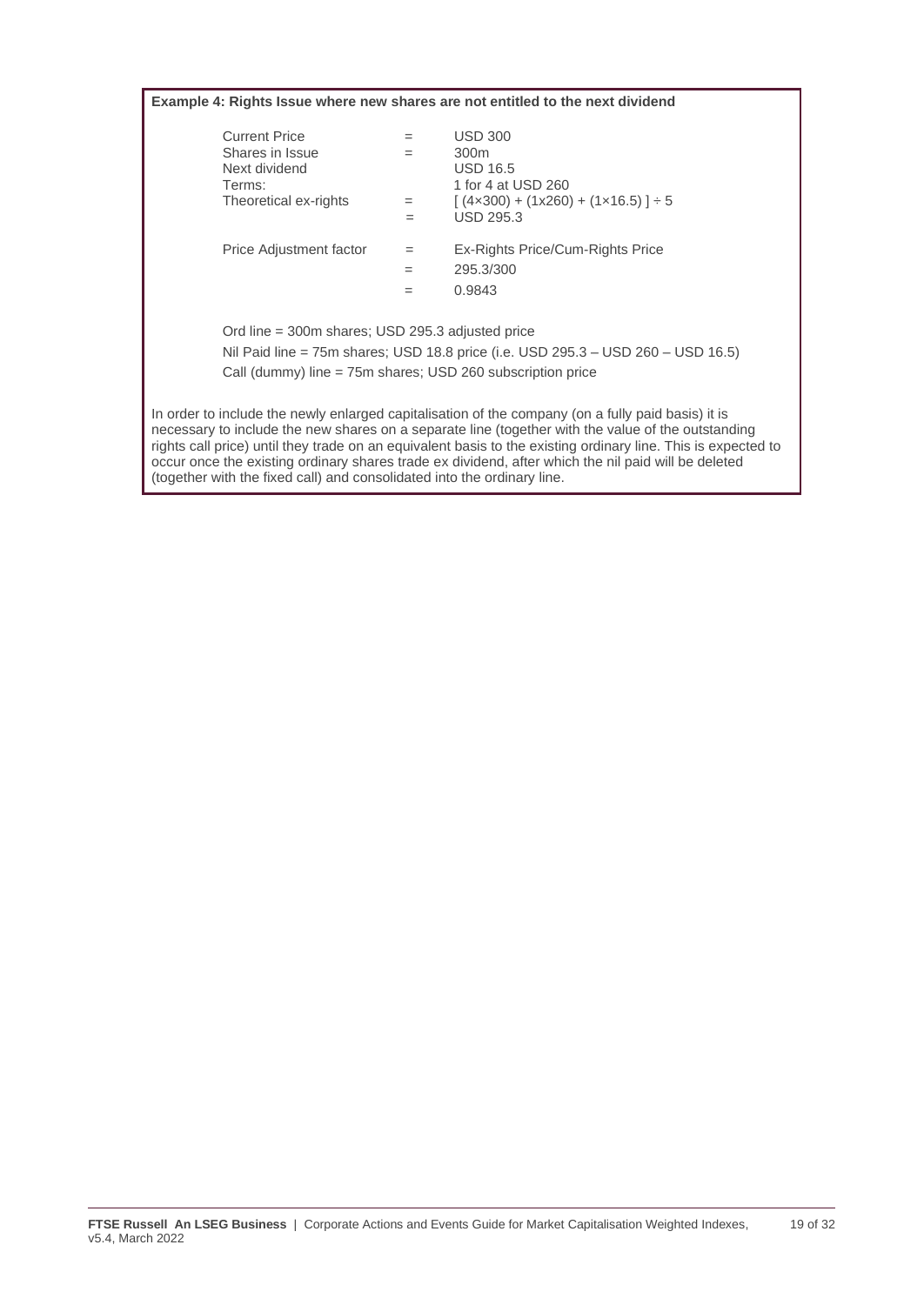#### 4.10 **Mergers, Acquisitions and Tender Offers**

Mergers and acquisitions (M&A) activity may result in changes to index membership as well as to the shares included within the index. Adjustments due to mergers and acquisitions are applied to the index after the action is determined to be final, typically after the close of the last trade date of the target company\*, with provision of appropriate notice. To avoid unnecessary delays, FTSE Russell may consider merger & acquisition transactions 'final', prior to shareholder approval, prior to a delisting notice, and when there are **uncontested** customary approvals outstanding (such as court sanction), if all substantive conditions have been achieved and an expected effective date (or expected last trade date for the target company) has been announced. FTSE Russell will consider prevailing shareholder sentiment, board/director recommendations, exchange notification, expected completion date, and stock price versus offer value when making this decision. Additionally, in the absence of final or confirmed terms, FTSE Russell may use estimated deal terms in an effort to implement mergers and acquisitions on a timely basis\*\*. Estimates will generally be based on either 1) company provided information; or 2) estimates calculated by FTSE Russell using publicly available information which can be used to calculate a reliable estimate.

\* In the event that a constituent is being acquired for cash or delisted subsequent to an index review, it will be removed from the index concurrent with the index review assuming that the event can be considered "final" and a minimum of two days' notice can be provided. e.g. the last trade date of a constituent being acquired is confirmed for the day following the index review. The constituent will be removed from the index in conjunction with the index review, assuming that two days' notice can be provided.

\*\* For deals involving proration and elections, where an estimate has been used to communicate final index treatment, and a confirmed rate is subsequently disclosed, a change will not be implemented at the time of the event and any updates will be reviewed during the next index review.

For deals without proration and elections (e.g. straight stock deals), where an estimate has been used to communicate final index treatment, and a confirmed rate is subsequently disclosed, an update to previously communicated index treatment will be made if appropriate notice can be provided. Otherwise, the event will be implemented as previously communicated with any updates reviewed during the next index review.

In exceptional circumstances, should FTSE Russell become aware of a tender offer which is due to complete on or around the index review effective date, any review changes due to be effective for the companies involved may be retracted with advance notification. Exceptional circumstances may include undue price pressure being placed on the companies involved, or if proceeding with the changes would compromise the replicability of the index. For the avoidance of doubt, if implementing the review as normal would increase the turnover on the companies involved, no exceptional treatment would be warranted on that basis alone. Please note that it may be unavoidable for the retraction to be announced during the index review lock down period.

Tender offers are generally implemented immediately after all prerequisites (detailed below) have been achieved, with appropriate notice. Note: When non-tradable Contingent Value Rights (CVRs) are included within the tender offer terms, FTSE Russell may consider a tender offer 'final' prior to the expiration date of the offer. Doing so minimizes the risk of index implementation moving into "delayed" status, and prevents managers who are passively investing in the index from receiving CVRs that do not carry a confirmed and realizable economic value. FTSE Russell will establish the likelihood of tender offer completion using confirmed tendered shares, board/director recommendations, exchange notifications, stock price versus deal value, and any other available information.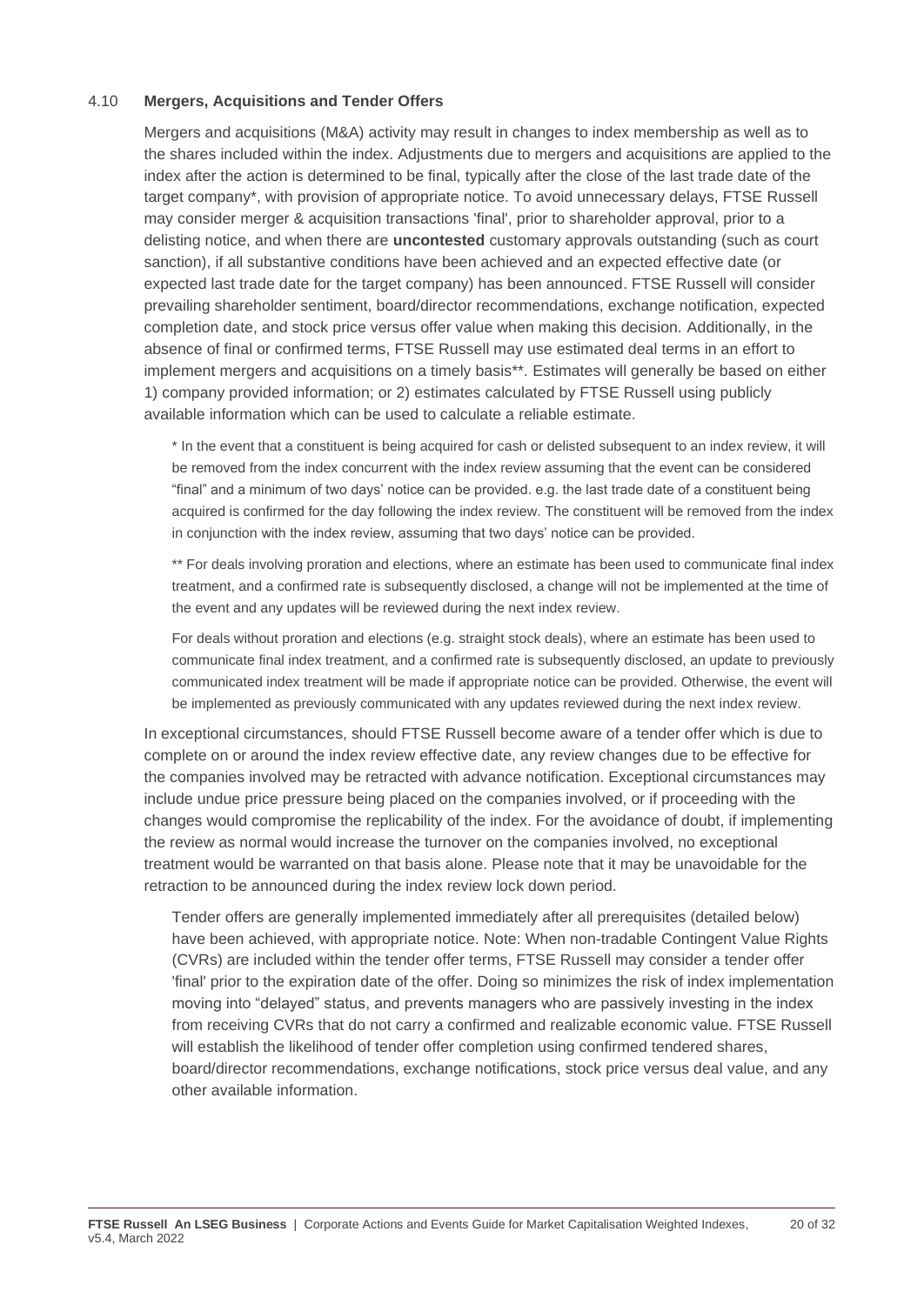4.10.1 Acquisition of an Index Constituent for Cash

The target company is deleted from the index at the last traded price. In the event that trading in the target company has halted at the time of index implementation, it will be deleted from the index using the cash terms.

4.10.2 Merger between Index Constituents for Stock

The target company is deleted from the index and the shares of the acquiring stock are increased, according to the offer terms. FTSE Russell effects the action after it has considered the transaction as final with the provision of a minimum two days notice. In the absence of an active market for the target company at the time of index implementation, the target company will be maintained and then deleted from the index using a synthetic price based on the offer terms.

#### 4.10.3 Merger between Index Constituents for Cash or Stock, or a Combination Thereof

The target company is deleted from the index and the shares of the acquiring company are simultaneously increased per the merger terms.

When a merger involves elections, the following treatment applies:

• **Mix and match offer** (where the amounts of cash and shares offered by the bidder are fixed in advance and are capped): the shares of the acquirer will generally be increased in accordance with the offer terms.

In the event that the default consideration is known prior to index implementation, and using the default consideration results in a change to the acquirer of 3% (to index shares) or less versus using the mix and match consideration, the default option will be used (to limit small residual turnover for index users at the time of the event)

If the default consideration is unknown prior to the effective date, the event will be implemented using the shares and cash being distributed.

• **Uncapped terms** (where the amounts of cash or shares offered by the bidder are not capped): the total shares of the acquirer will be increased in accordance with the election results, with the free float adjusted to account for the free float of the target.. Where it can be determined that increasing the shares of the acquirer using the election results will result in a change to index shares of the acquirer of 3% or less versus the non-election consideration, the non-election terms will be used instead.

#### 4.10.4 Constituent Acquired by a Non-Constituent

Where a company has been acquired by a non-constituent for shares, or a combination of cash and shares, the acquiring company will be included in the target's index provided it is eligible in all other respects at the time of the merger, regardless of previous eligibility screenings. Note, the merged company will also be assumed to inherit the target company's liquidity and a previous liquidity screening "fail" will not be recognised. If the acquiring company has a different nationality assignment, it will be transferred to the appropriate country index, with suitable notice after the listing of the new shares. Only the shares received as a result of the acquisition will be included in the index on the effective date; any shares previously attributed to the non-constituent will be reviewed for inclusion at the next quarterly review in accordance with the shares and float update policy (see Section 5.0). The new company will be added to the index on the effective date using the offer terms (i.e. last close of the target company adjusted by the offer terms).

When a FTSE Russell Universe constituent acquires another FTSE Russell Universe constituent of a different index family (e.g. GEIS, UK Series, Russell US), the acquiring company will be added to the target company's indices provided it is eligible for inclusion at the time of the merger. If the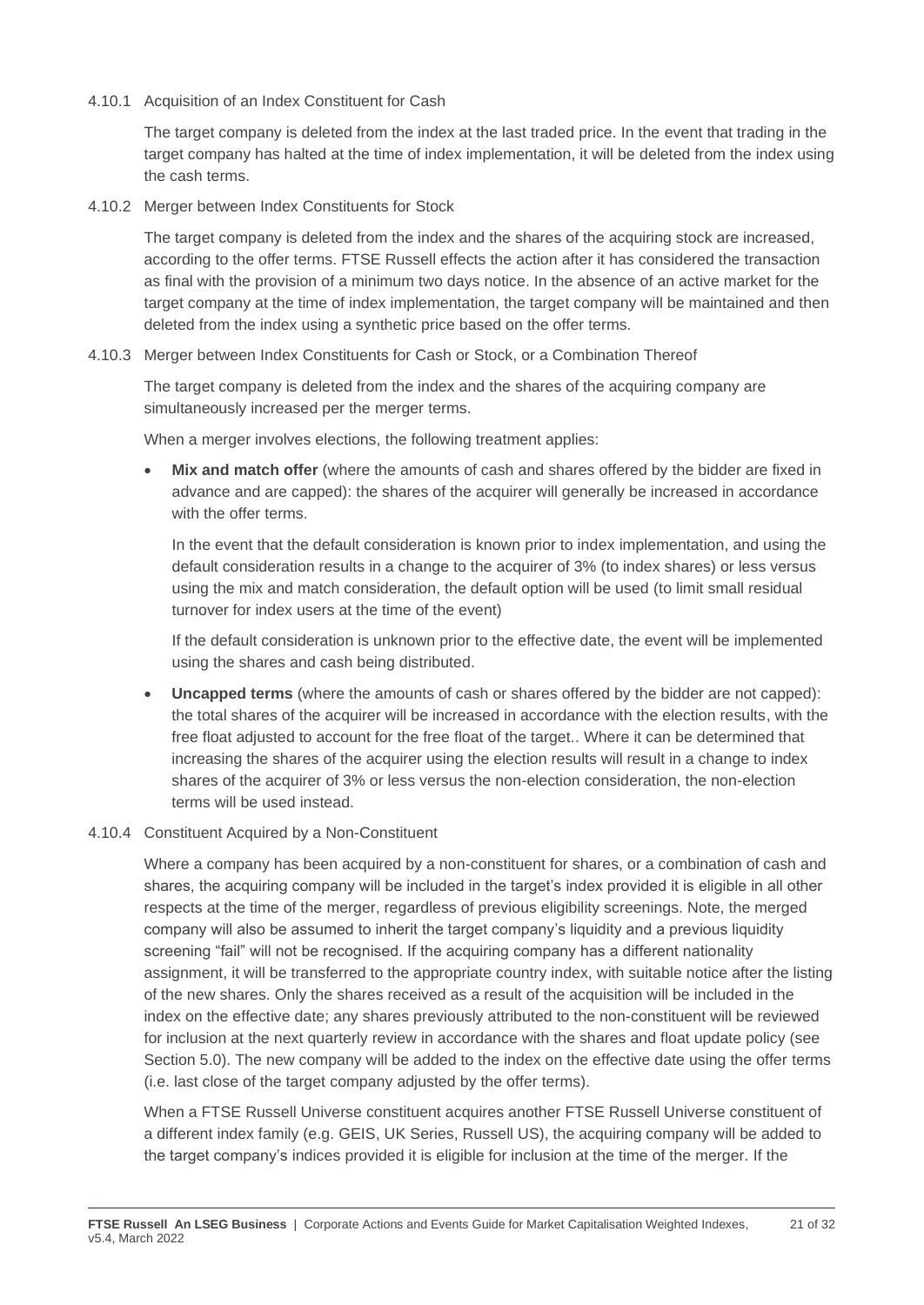acquiring company has a different nationality assignment, it will be transferred to the appropriate country index, with suitable notice. The acquiring company will be included at the combined weight of the merged company, and the event will be implemented using market prices (a synthetic price will be used based on the merger terms in the event that the target company has halted prior to index implementation).

#### 4.10.5 Constituent Acquires a Non-Constituent

Where a constituent company acquires a non-constituent for shares, or a combination of cash and shares, the shares of the constituent company will only be updated to reflect the merger when the acquired company is a FTSE Russell Universe member. Any share update will be made giving appropriate notice. Where the acquired company is not a FTSE Russell Universe member the shares in the acquiring constituent company will be reviewed at the next quarterly review.

#### 4.11 **Target Company Deletion**

Tender Offers: Guidance on Circumstances Which Will Trigger a Target Company Deletion or Free Float Change:

The target company will normally be removed from the index with a minimum T+ 2 notice when either:

a) Offer acceptances reach 90% (initial, extension or subsequent); **and**

Shareholders have validly tendered and the shares have been irrevocably accepted for payment; **and** 

All pertinent offer conditions have been reasonably met and the acquirer has not explicitly stated that it does not intend to acquire or squeeze out the remaining shares; **or**

- b) There is reason to believe that the remaining free float is under 5% based on information available at the time; **or**
- c) Following completion of the offer the acquirer has stated intent to finalise the acquisition via a short-form merger, squeeze-out, top-up option or any other compulsory mechanism\*.

The target company is deleted from the index at the last traded price. In the event that trading in the target company has halted at the time of index implementation, it will be deleted from the index at a price based on the offer terms contingent on either 1) a compulsory squeeze-out being confirmed; or 2) shareholders remain able to tender their shares for the offer terms. Where the tender offer is closed without any compulsory mechanism and shareholders are unable to tender their holding with the target company suspended but expected to resume trade, FTSE Russell will generally wait until the resumption of trade prior to removing the company at market price

In the event where a company has been deleted from the index but retains a listing with a float greater than 5% it will be considered for index eligibility as a new issue following a period of 12 months.

(\*) For constituents of the FTSE UK Index Series, the qualifying announcement is that the offer has been declared wholly unconditional.

#### 4.12 **Target Company Free Float Change**

Where the conditions for index deletion are not met, FTSE Russell may implement a free float change based on the reported acceptance results at the expiration of the initial, subsequent, or final offer period where:

- The minimum acceptance level as stipulated by the acquirer has been met; **and**
- Shareholders have validly tendered and the shares have been irrevocably accepted for payment; **and**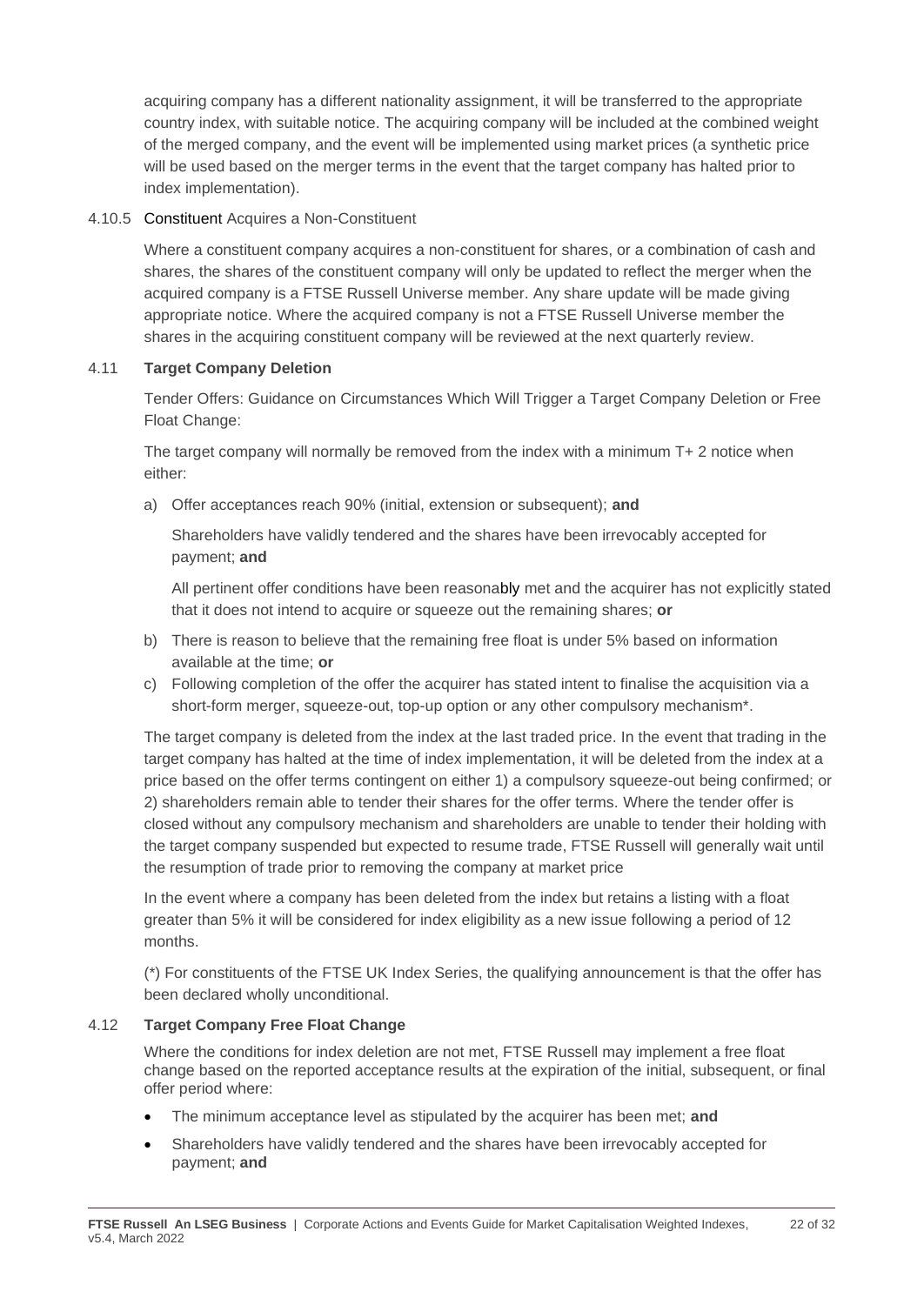- All pertinent offer conditions have been reasonably met.
- The change to the current float factor is greater than 3 percentage points.

FTSE Russell uses the published results of the offer to determine the new free float of the target company. If no information is published in conjunction with the results from which FTSE Russell can determine which shareholders have and have not tendered, the free float change will reflect the total shares now owned by the acquiring company. A minimum T+2 notice period of the change is generally provided. Any subsequent disclosure on the updated shareholder structure will be reviewed during the quarterly review cycle.

If the offer includes a stock consideration, the acquiring company's shares will be increased proportionate to the free float change of the target company. If the target company's free float change is greater than 3%, the associated change to the acquiring company's shares will be implemented regardless of size. Additionally, if the change to the target company is less than 3%, then no change will be implemented to the target or the acquiring company at the time of the event, regardless of any change to the acquiring company's shares.

The target company will then be deleted as a second-step, if the conditions for deletion are achieved at the expiration of a subsequent offer period.

#### 4.12.1 **Replacing Ordinary lines with Tendered Shares Lines**

In the event that a tender offer results in an additional listed and active 'tendered' line prior to the tendered shares being accepted and exchanged for settlement, FTSE Russell will generally evaluate the following factors to determine whether to switch to the tendered line:

- 1. The objective of the offer is to fully acquire and delist the target company (and FTSE Russell is not aware of any obstacles designed to prevent this objective; e.g. there are no major shareholders who have publicly disclosed that they will not be tendering); and
- 2. The offer is deemed to be successful (i.e. the minimum acceptance threshold has been achieved); and
- 3. More than 50% of the shares subject to the offer have been tendered; and
- 4. There is an additional tender offer period to provide a window for index users to tender into the tendered shares' line; and
- 5. There are outstanding regulatory or other substantive hurdles preventing the transaction completing immediately at the conclusion of the tender offer, with the results not expected to be known for some time.

Index implementation will generally occur immediately after the opening of the additional offer period (with the provision of appropriate notice) – with an informative notice published announcing the change, to supplement the information within the applicable tracker files.

In the event that the tendered line is halted prior to index implementation, its close price will be updated to reflect the deal terms until implementation.

In the event that the prerequisites for deletion are not achieved and the target company is retained within the index at a reduced weight, the tendered line will be removed at deal terms (if no active market) with the ordinary line being re-added at a reduced weight at its last close price.

4.12.2 Dividend Implications

Where a company involved in an acquisition or merger is paying a dividend to its existing shareholders immediately ahead of or on completion of a merger, FTSE Russell will account for the dividend in one of the following ways: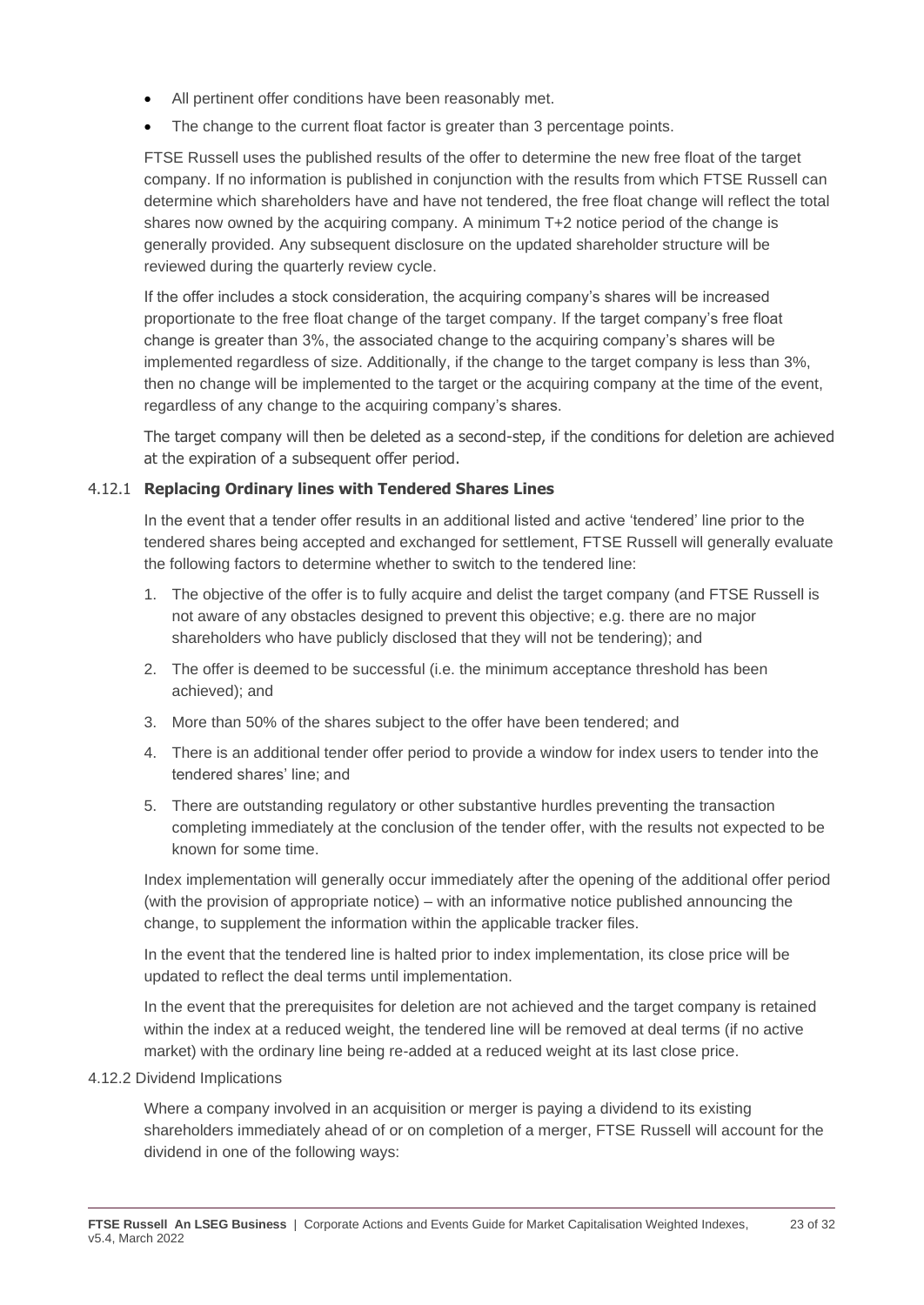- If the company in question has been suspended pending the acquisition or merger becoming effective, a synthetic ex-dividend adjustment (concurrent with the index application of the dividend) will be made to its last cum-price and that price will be maintained in the index until the new shares begin trading.
- If the company has not been suspended ahead of the acquisition or merger becoming effective. and the newly issued shares have not been explicitly classed as Non-Ranking for Dividend (NRD), FTSE Russell will create a synthetic dummy NRD line which will be included in the index on the effective date of the merger only and then merged with the ordinary line (now ex-div) effective for the next trading day.
- If the new merger shares are not entitled to the next dividend and an active Non-Ranking for Dividend (NRD) line exists, this will be added to the index on the effective date of the merger per the offer terms and retained until the ordinary line trades ex-div; at which time the NRD line will be deleted and aggregated with the ordinary line.

Please note: the previous practice of applying pro-rata dividends has been discontinued except for certain headline indices as index families with different weighting schemes require different proration.

| <b>Event Type</b>                                                                                          | <b>Index Treatment</b>                                                                                                                                                                                                                                                                                                                                                                                                                                                                                                                                                                                         |
|------------------------------------------------------------------------------------------------------------|----------------------------------------------------------------------------------------------------------------------------------------------------------------------------------------------------------------------------------------------------------------------------------------------------------------------------------------------------------------------------------------------------------------------------------------------------------------------------------------------------------------------------------------------------------------------------------------------------------------|
| <b>Constituent acquired for</b><br>cash                                                                    | Target company deleted from indices at last traded price (if trading) or at<br>offer price (if not trading)                                                                                                                                                                                                                                                                                                                                                                                                                                                                                                    |
|                                                                                                            | Index divisor adjustment                                                                                                                                                                                                                                                                                                                                                                                                                                                                                                                                                                                       |
| <b>Constituent acquired by</b><br>another constituent for<br>shares or a combination of<br>cash and shares | Target company deleted at last traded price (if trading) or at default offer<br>terms<br>(if not trading)<br>Shares of acquiring company increased in accordance with the announced<br>transaction results<br>No divisor adjustment only if target is acquired for shares and deleted at<br>offer terms                                                                                                                                                                                                                                                                                                        |
| Constituent acquired by a<br>quoted non-constituent for<br>shares or a combination of<br>cash and shares   | Target company deleted at last traded price (if trading) or at default terms<br>(if not trading)<br>Shares of acquiring company received as a result of the transaction added<br>to the same indices as the target company in accordance with the offer<br>terms provided the acquiring company is eligible in all other respects<br>Shares of the acquiring company will be updated subsequently as per the<br>shares in issue update policy (Section 5.0).<br>If acquiring company has a different nationality, it will be transferred to the<br>appropriate country classification with appropriate notice. |

#### 4.13 **Voluntary exchange offers (commonly known as "Split-Offs" in the U.S.)**

A publicly traded company may offer to exchange or split-off some or all of its ownership in a separate publicly traded company. Shareholders are given the option to retain their shares; or to exchange them, in full or in part, for shares of the 'split-off' company. Once the offer expires, FTSE Russell will decrease the available shares in the offering company, and increase the available shares of the 'split-off' company, based on the results of the offering. FTSE Russell will effect this change based on, but not limited to, preliminary results, company filings, and exchange notices. Implementation will be contingent on the change to the parent company being greater than 3% (to index shares).

#### 4.14 **Spin-offs (including demergers)**

If a constituent company is split and forms two or more companies by issuing new equity to existing shareholders, then the resulting companies may be eligible to continue as constituents in the same FTSE Russell Indices as their predecessor company (refer to Index Series ground rules for specific conditions). FTSE Russell recognises two distinct scenarios which will be implemented as follows: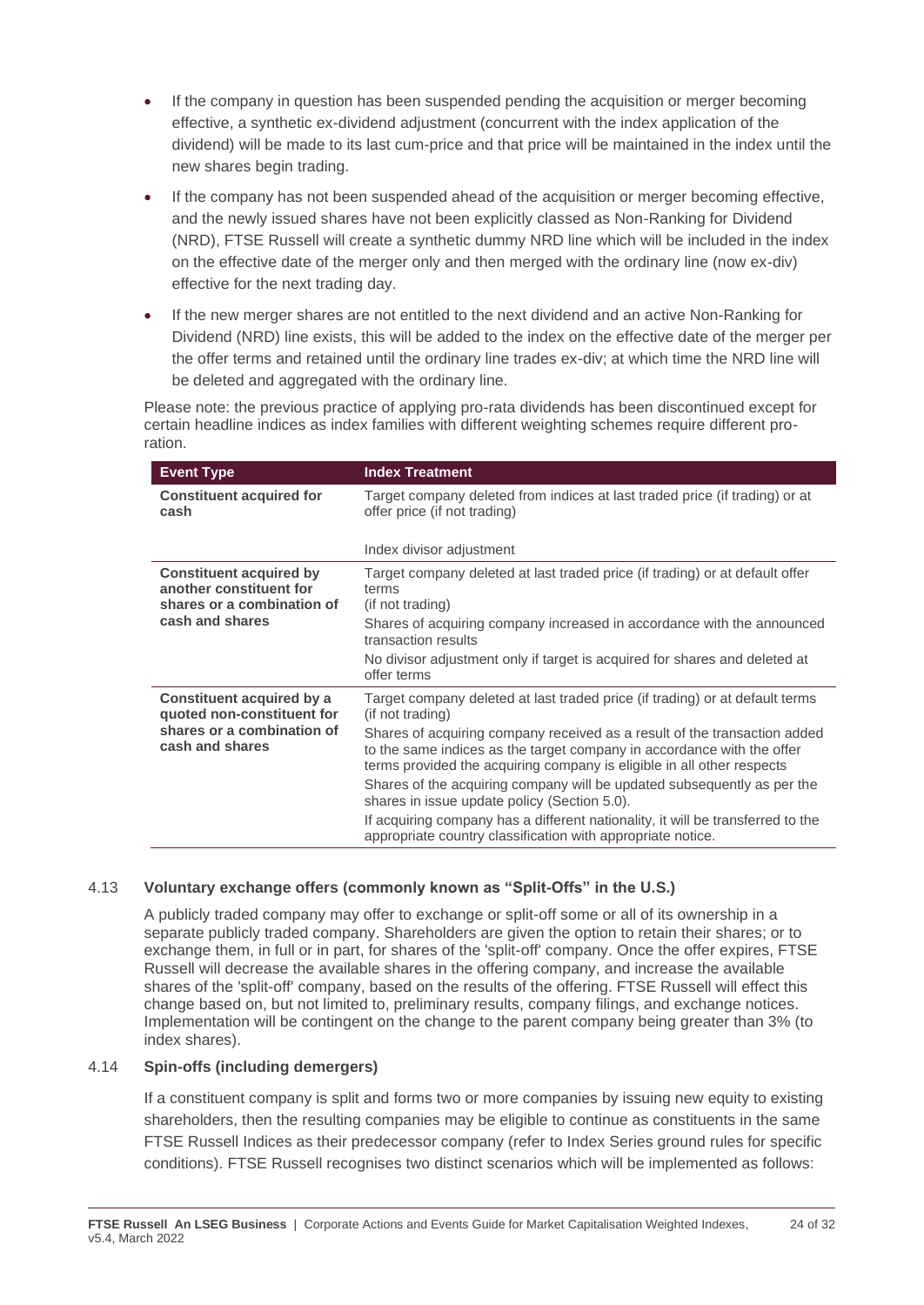#### 4.14.1 Spin-off of an Eligible Security

The spin-off entity will be added to the same indices as the parent company, per the terms, on the ex-date of the distribution. The spin-off entity will be retained in the same indices until the next quarterly review (FTSE) or annual reconstitution (Russell), where it will be re-ranked or deleted, if below the exit threshold (FTSE)/evaluated for inclusion (Russell). Where the spin-off entity has not commenced trading within 20 business days from the ex-date of the distribution and no firm trading date has been announced, then it will normally be deleted at zero value with T+2 notice. Should a spin-off entity which has been removed in this way subsequently begin trading, the company will be treated as a new issue for the purposes of assessing eligibility at the following index review (it will not be subject to the twelve month exclusion rule).

Note: the ICB/RGS classifications and free float of the spun-off entity will initially mirror that of the parent. Any subsequent required ICB/RGS change to either the parent or the spun-off entity will be applied with a minimum T+2 notice period. The free float and actual shares outstanding of the spinoff company will be evaluated at the next quarterly review.

In the event of a demerger where FTSE Russell are aware that the parent company is retaining significant partial ownership of the demerged entity, the share number may be updated to reflect the total shares outstanding of the demerged entity. However the index shares of the demerged entity will reflect the transaction terms only.

4.14.2 Spin-off of an Ineligible Security

The spin-off entity will be added to the same indices as the parent company, per the terms, on the ex-date of the distribution. It will remain in the index until listing and settlement and then deleted at market price with notice. If the ineligible security does not trade on the ex-date it will remain in the index until it commences trading and then deleted after two business days at market price. Where the spin-off entity has not commenced trading within 20 business days from the ex-date of the distribution and no firm trading date has been announced, then it will normally be deleted at zero value with T+2 notice.

4.14.3 Nationality of Spin-off Security

Where the spin-off company is determined to have the same nationality to that of the parent, the child company will be treated as an 'Eligible Security' within country (and regional if applicable) indices (provided it is eligible in all other respects). Where the spin-off company is determined to have a different nationality to that of the parent, the child company will be treated as an 'Ineligible Security' within country (and regional if applicable) indices. Within global indices any nationality difference will generally not impact eligibility.

Note: the nationality of the spun-off entity will initially mirror that of the parent. Any subsequent nationality change to the spun-off entity, if required, will be applied post settlement with a minimum of two days' notice. Should the nationality change result in the spun-off entity being included within a different region or different developed/emerging classification than the parent, the spun-off entity will also be placed within the appropriate regional index size segment (e.g. Large, Mid, Small) based on its market capitalisation at market close on the first day of trading, measured against the published exclusion thresholds.

4.14.4 Taxation of Spin-offs

In some spin-off transactions, the distributed stock can be subject to a withholding tax on the value of the distribution. Subject to FTSE Russell identifying that there are withholding tax implications and the distribution is valued at 10% or greater against the share price (measured against the cum price), FTSE Russell may implement an adjustment to the reflect the tax payable by applying a compensating negative XD adjustment to provide the correct return net-of-tax.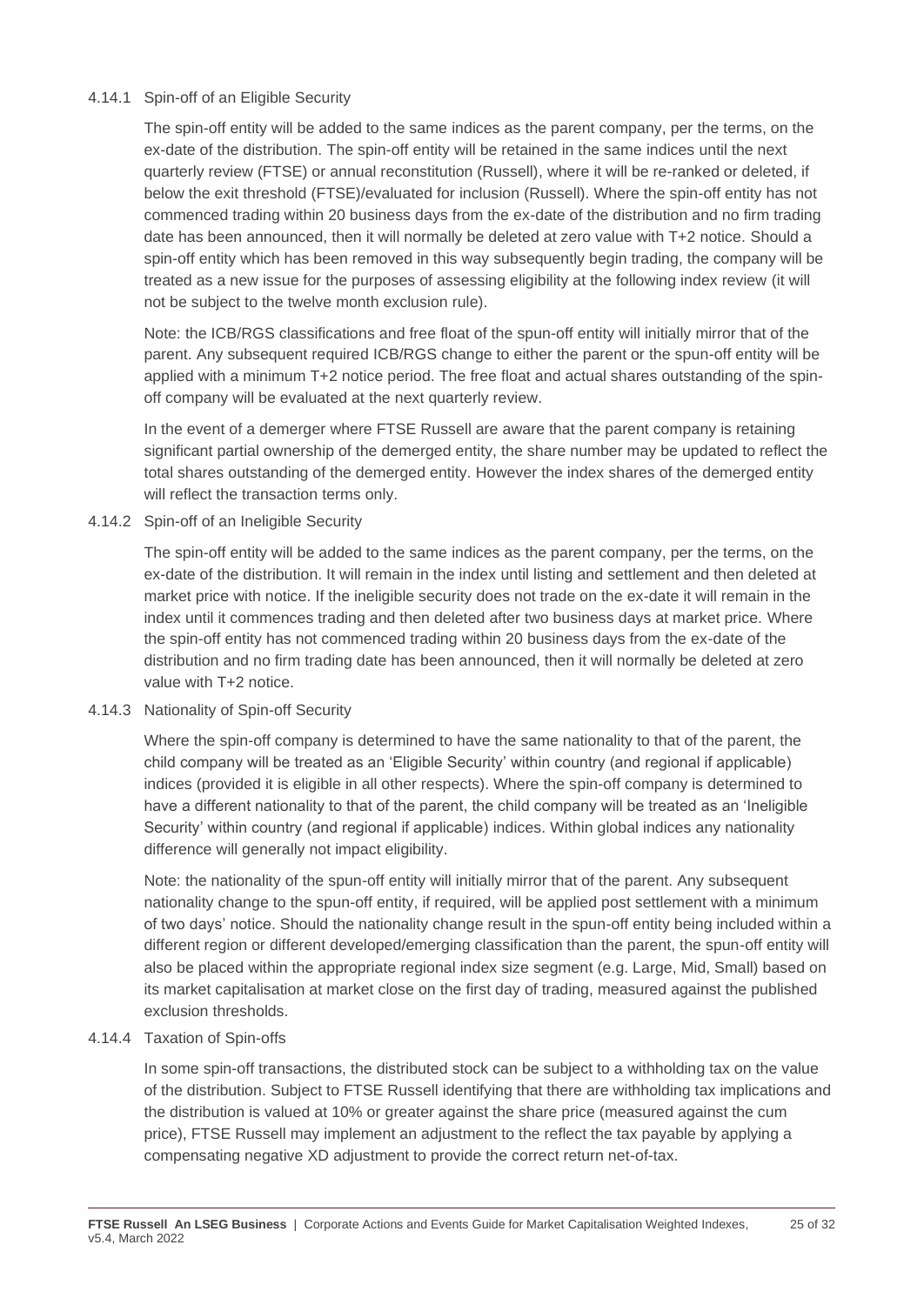FTSE Russell withholding tax rates are used to calculate the adjustment. There is also an associated adjustment to the Total Return Index to reflect the tax liability. Note: tax adjustments are not implemented within the Russell 3000E Index Series and the FTSE/JSE Africa Index Series.

#### 4.14.5 Spin-off Valuation

FTSE Russell will assign an estimated price to the spin-off company on the ex-date open using the following valuation hierarchy, listed in order of preference:

- A 'When-Issued' price will be used where available (child or parent);
- If no 'When-Issued' price is available, a primary exchange estimate will be used;
- If a primary exchange estimate is unavailable, a company valuation will be used;
- If a company valuation is unavailable, a broker estimate will be used;
- If a broker estimate is unavailable, the terms of the action will be used to determine an arbitrary value for the spin-off company.

Providing an active market exists for both the parent and spin-off companies on the ex date, FTSE Russell will make no further adjustments, regardless of the actual trading price of the companies. If a valuation has been assigned per the valuation hierarchy and either the parent or spin-off has not traded on the ex-date, the open positions on the ex-date may be revised:

- If the spin-off company does not trade on ex-date and its estimated valuation is incorrect by 10% as measured at the ex-date open using the parent's drop in price.
- If the parent company does not trade on ex-date and the estimated valuation of the spin-off is incorrect by 10% as measured at the ex-date open comparing the price of the spin-off company against the adjustment made to the parent.

If the 10% threshold is triggered but the impact is deemed to be potentially insignificant, the basis point impact at headline index level will be evaluated per the recalculation guidelines.

If an arbitrary value has been assigned to the spin-off company and the opening price of the parent company does not drop on ex-date, a revision may be made to show no price adjustment to the parent company. In these circumstances the spin-off company will remain in the index at nominal value. If the child does not trade, it will be reviewed under the suspended stocks' rule.

If FTSE Russell can determine that the parent company in a spin-off is to consolidate its shares concurrently in order to maintain its pre spin-off market price, the terms of the action will be used to determine an accurate valuation of the child company. This is common practice in South Korea where each share of a parent company may be split proportionately between the parent and child companies. The pre spin-off price of the parent company is assigned to both the parent and the child on the ex-date open.

| <b>Event Type</b>                                                                                                        | <b>Index Divisor Adjustment</b>                                                                                                                                                                               | <b>Timing of application</b> |
|--------------------------------------------------------------------------------------------------------------------------|---------------------------------------------------------------------------------------------------------------------------------------------------------------------------------------------------------------|------------------------------|
| Existing constituent is split<br>and forms two or more<br>companies by issuing new<br>equity to existing<br>shareholders | $No - A$ price adjustment will be applied to the<br>parent company on the ex date by way of a<br>capital repayment.<br>Spun off entity is initially included in the same<br>benchmarks as the parent company. | Ex date                      |

#### 4.15 **Tracker Stocks**

A line of stock issued to "track" the fortunes of a particular division, business unit, subsidiary or group of assets of the issuing company (the "parent") is generally referred to as a tracker stock. A distribution into a tracker stock that is scheduled to list will commonly be implemented in accordance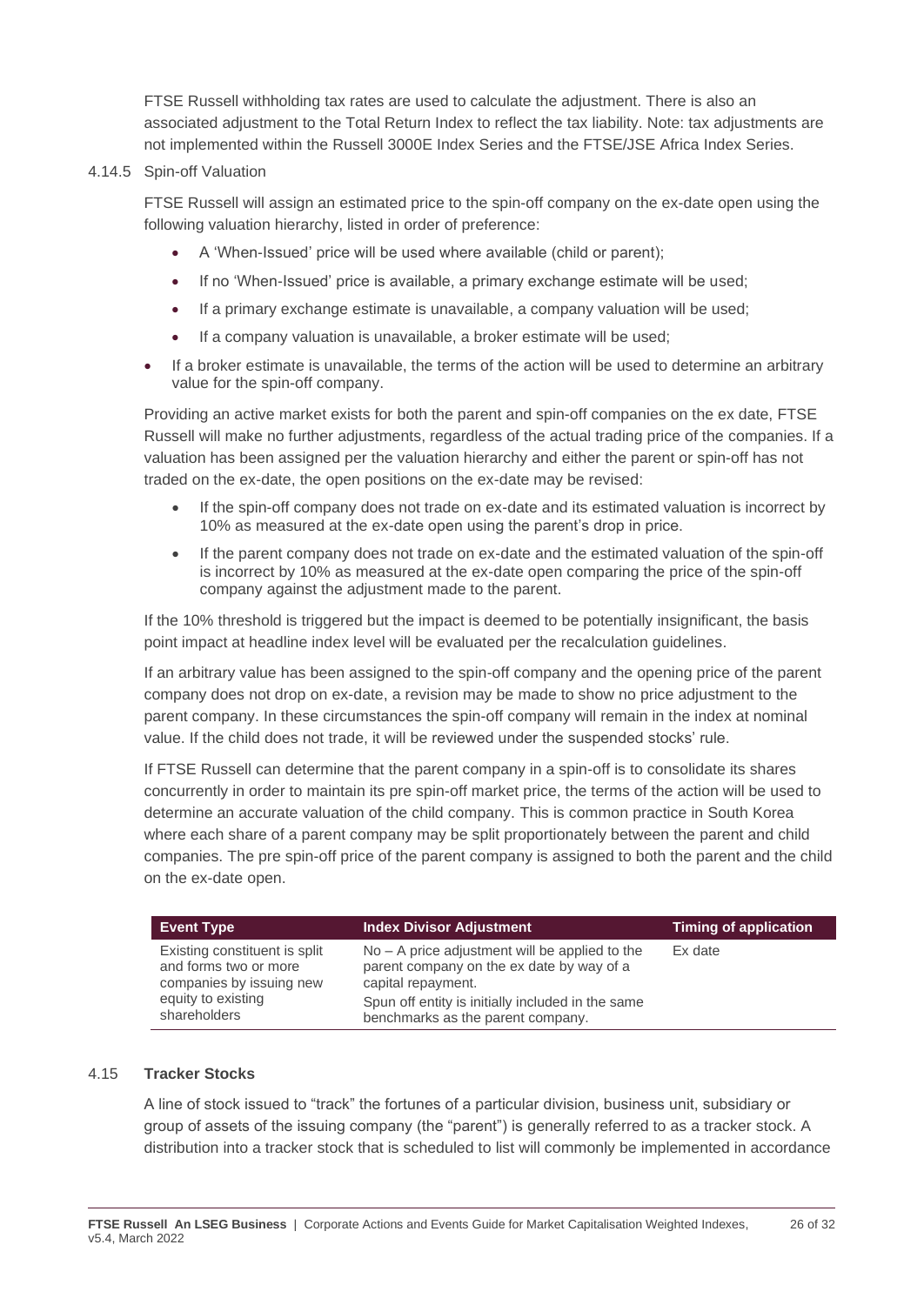with the spin-off guidelines within the FTSE Russell Indices. A distribution into an already listed tracker stock will be implemented per the scrip issue guidelines detailed in Section 4.7.

#### 4.16 **Stock Conversion**

| <b>Event Type</b>                                                                                                | <b>Index Treatment</b>                                                                                                                                                                                                                                                               | <b>Timing of</b><br>application |
|------------------------------------------------------------------------------------------------------------------|--------------------------------------------------------------------------------------------------------------------------------------------------------------------------------------------------------------------------------------------------------------------------------------|---------------------------------|
| Company mandatorily<br>converts existing constituent<br>share Class B into existing<br>constituent share Class A | Shares of Class A are increased in accordance with the<br>conversion ratio.                                                                                                                                                                                                          | Ex date                         |
|                                                                                                                  | Class B deleted at last traded price (if trading) or a<br>synthetic price based on the conversion ratio (if not<br>trading).<br>No divisor adjustment only if Class B is deleted at the<br>conversion terms.                                                                         |                                 |
|                                                                                                                  | Where only a proportion of a share class is being<br>converted, shares of Class B will be reduced and shares<br>of Class A will be increased proportionately in accordance<br>with the conversion terms.                                                                             |                                 |
| A non-constituent share class<br>converting into a constituent<br>share class                                    | No change on the ex date. The shares of the constituent<br>will be evaluated d at the next quarterly review.                                                                                                                                                                         |                                 |
| A constituent share class<br>converting into a non<br>constituent share class                                    | If the non constituent share class is eligible for index<br>inclusion, it will replace the existing share class in<br>accordance with the conversion ratio. Any additional<br>shares previously attributed to the non-constituent<br>will be evaluated at the next quarterly review. | Ex date                         |

**Note:** Where a Chinese company publicly announces its intention to mandatorily convert Class B shares into ineligible Class A shares, the Class B shares will be deleted with a minimum T+2 notice.

#### 4.17 **Deletions**

A stock will be deleted as a constituent if it is delisted from all eligible exchanges. A stock will be deleted if FTSE Russell becomes aware (in its country of its assigned nationality) that it has become bankrupt, has filed for bankruptcy protection, enters administration, is insolvent or is liquidated, converts into an ineligible corporate structure or where evidence of a change in circumstances makes it ineligible for index inclusion. The stock will only be re-considered for index eligibility after a period of 12 months from its deletion. For the purposes of index eligibility, it will be treated as a new issue.

For example, if FTSE Russell becomes aware that a U.S. company has filed for Chapter 7 bankruptcy, Chapter 11 bankruptcy protection, or a liquidation plan, it will be removed from the FTSE Russell indices at the time of filing. Similarly, if a UK company has moved into administration or has been declared insolvent, it will be removed with notice. If a constituent is being removed pursuant to rule 4.17 and is not trading, FTSE Russell will remove the stock at a nominal price of 0.0001. If a price on an ineligible market (e.g. OTC) is available, the constituent may be removed using this price.

Within the Russell US and derived indices, a company emerging from Bankruptcy protection or insolvency will be re-considered for index inclusion at the next annual reconstitution (i.e. there will be no 12 month exclusion).

A stock will also be deleted if FTSE Russell becomes aware (at a quarterly review) that the price of an existing constituent is considered reaching its minimum permissible trade price. The constituent will be removed from the index in line with the review subject to it still being at the minimum permissible trade price up to the start of the quarterly review lock down period. As illustration,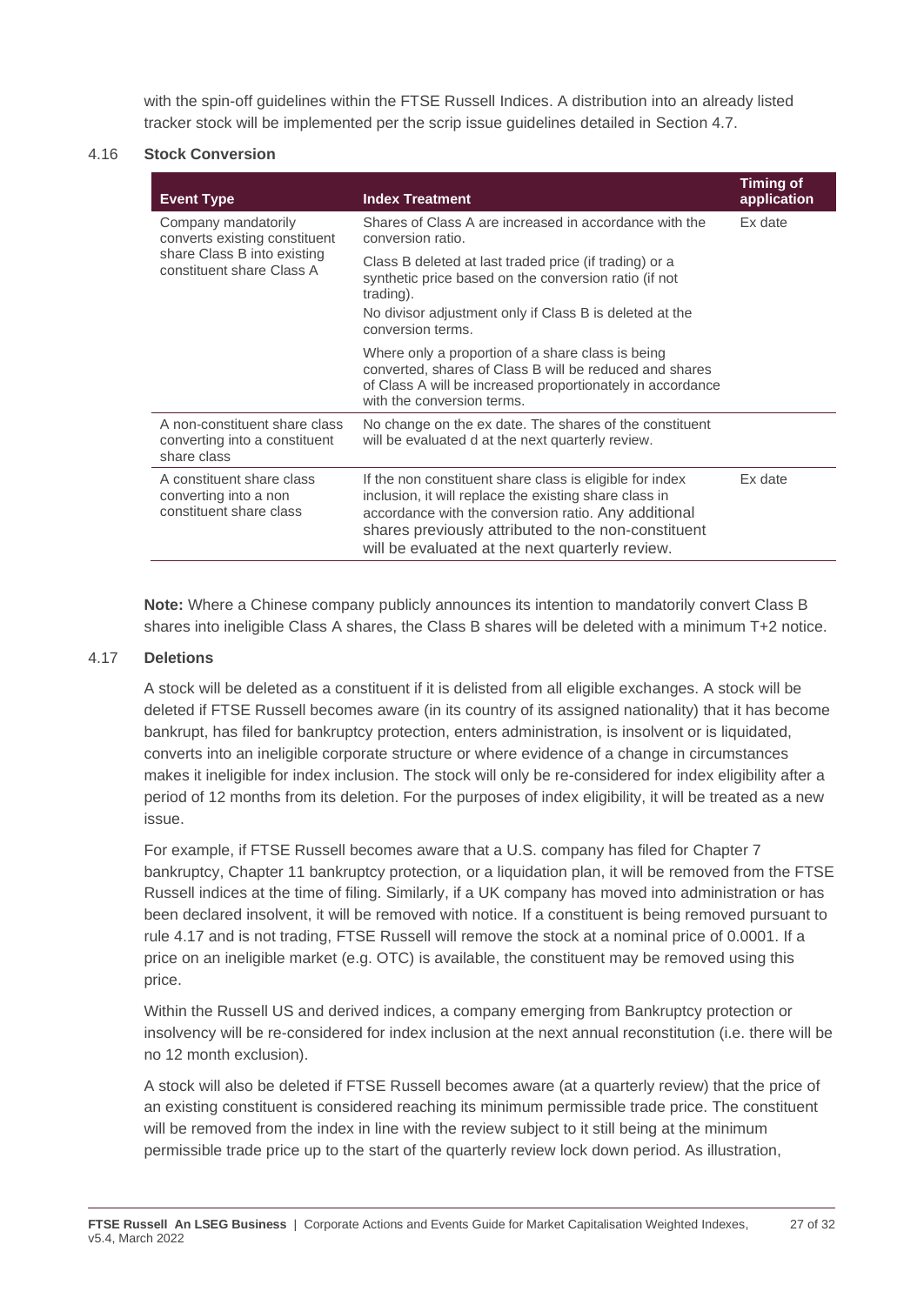Indonesian constituents that have reached the minimum permissible trade price of IDR 50 per share are captured under this rule. The stock will only be re-considered for index eligibility after a period of 12 months from its deletion. For the purposes of index eligibility it will be evaluated as a new issue.

#### 4.18 **Suspended Companies\***

If FTSE Russell becomes aware that a constituent is suspended, index treatment will be determined as follows:

- If a constituent is declared bankrupt without any indication of compensation to shareholders, the last traded price will be adjusted down to zero value and it will subsequently be removed from the index with appropriate notice (typically T+2).
- In all other cases, the constituent will continue to be included in the index for a period of up to 20 business days at its last traded price.
- If the constituent continues to be suspended at the end of that period (the suspension period), it will be subject to review. FTSE Russell will take into account the stated reasons for the suspension. These reasons may include announcements made by the company regarding a pending acquisition or restructuring, and any stated intentions regarding a date for the resumption of trading. If following review, a decision is taken to remove the constituent, FTSE Russell will provide notice (via an Informative Notice for those index series which are supported by the index notice service\*) of 20 business days (the notice period) that it intends to remove the constituent, at zero value, at the conclusion of the notice period\*\*. If the security has not resumed trading at the conclusion of the notice period, it will be removed with two days' notice.

\*For the avoidance of doubt, constituents of those index series not supported by the index notice service will be removed at the conclusion of 40 business days, with two days' notice.

\*\*If during the notice period further details are disclosed as to the reason for a company's suspension, those reasons (and any possible resumption of trade date) will be taken into account when determining if the company should remain on notice.

- If a suspended constituent resumes trading on or before the last business day of the notice period, the deletion notice will be rescinded and the constituent will be retained in the index. However, where the constituent resumes trading after the 40<sup>th</sup> business day of suspension, the constituent will continue to be removed from the index as previously announced but in these circumstances the deletion will instead be implemented at market value unless there are barriers that render a market value irreplicable. In this event, the company will continue to be removed at zero.
- If the notice period expires in the week preceding an index review, the company will be removed in conjunction with the index review.
- In certain limited circumstances where the index weight of the constituent is significant and FTSE Russell determines that a market-related value can be established for the suspended constituent, for example because similar company securities continue to trade, deletion may take place at the market-related value instead. In such circumstances, FTSE Russell will set out its rationale for the proposed treatment of the constituent at the end of the suspension period. The company would then be removed at that value at the end of the notice period.
- If a constituent has been removed from the index and trading is subsequently restored, the constituent will only be re-considered for inclusion after a period of 12 months from its deletion. For the purposes of index eligibility, it will be treated as a new issue.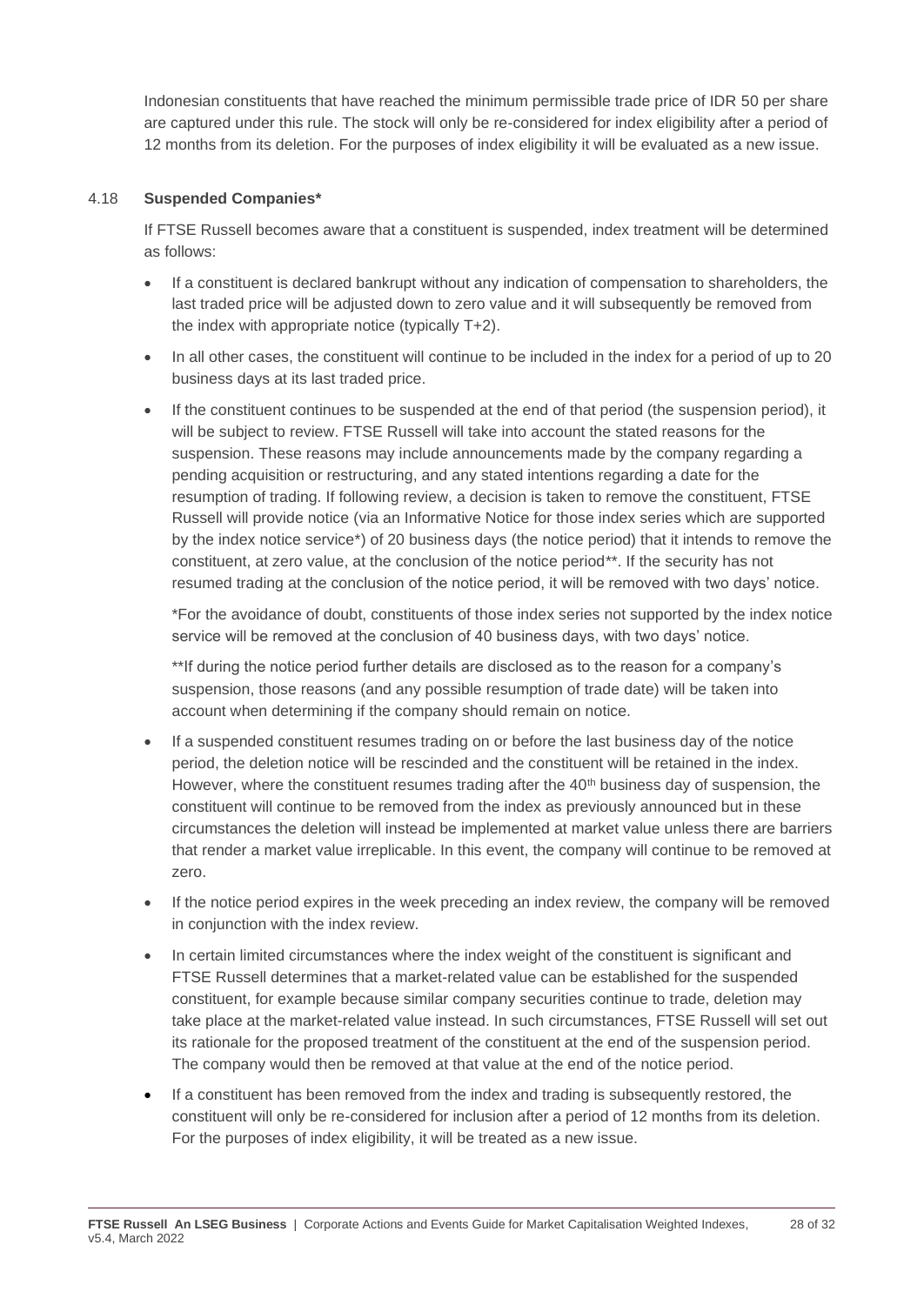

### Section 5

## **Changes to Shares Outstanding and Free Float**

#### **5.0 Changes to Shares Outstanding and Free float**

To maintain representativeness and maximize the available investment opportunity for index managers, the FTSE Russell Indices will be reviewed quarterly for updates to shares outstanding and to free floats used within the index calculation. The changes will be implemented quarterly, on the third Friday of the month (after the close), although the Russell Index June reconstitution will continue to be implemented on the last Friday of June (unless the last Friday occurs on the 29th or 30th, when reconstitution will occur on the Friday prior).

In June the shares and free float updates will be implemented regardless of size (i.e. buffers will not be applied). The June updates will be implemented using data sourced primarily from company filings for all constituents, and free floats will be rounded to 12 decimal places.

#### 5.1 **Quarterly Updates**

In March, September, and December, shares outstanding and free float will be updated to reflect the following:

- Cumulative share changes greater than 1% .
- For constituents<sup>\*</sup> with a free float of 5% and less, cumulative free float changes greater than 0.25 of a percentage point.
- For constituents with a free float greater than 5% but less than or equal to 15%, cumulative free float changes greater than 1 percentage point.
- For constituents with a free float greater than 15%, cumulative free float changes greater than 3 percentage points.

(\*) applies only to the FTSE Global Equity Index Series, FTSE China A Series and their derived indices.

The March, September, and December updates will be triggered by vendor changes and confirmed appropriately with the cut-off for new information occurring on the Friday five weeks prior to the review implementation.

Please note:

• Shares in issue is defined as the number of shares outstanding excluding shares held in treasury and unissued shares.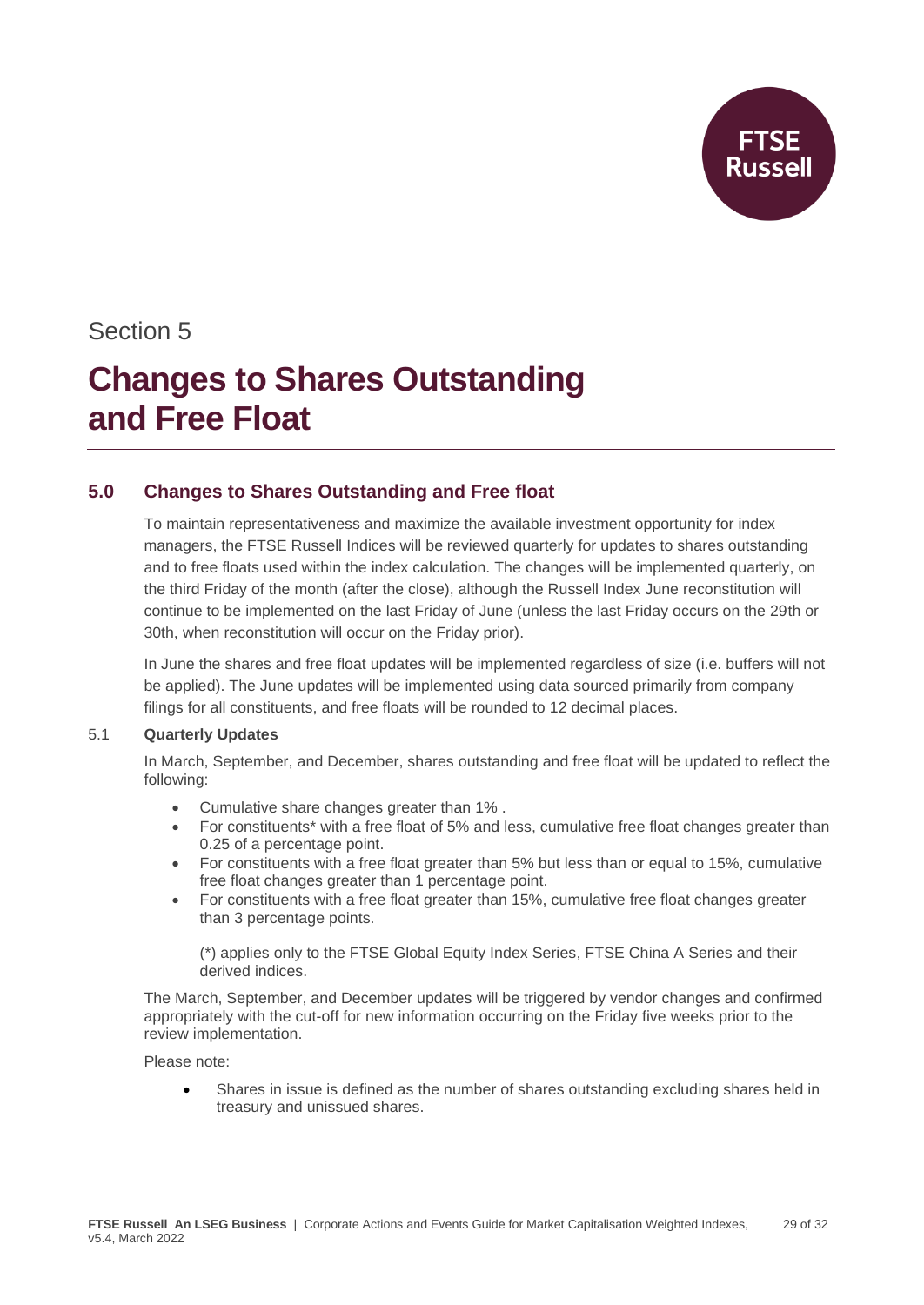- Free Float changes resulting from the expiry of a lock-up will be implemented at the next quarterly review subject to the lock-up expiry date occurring on or prior to the share and float change information cut-off date.
- Greenshoes (over allotment option): those shares potentially to be offered as a greenshoe will not be included in the initial calculation of the free float of a company offering shares to the market. Following the offering, if the greenshoe option is exercised, any change to the free float will be applied at the next quarterly review.

#### 5.2 **Intra-Quarter Updates**

Outside of the quarterly update cycle, shares and free float will be updated with at least two days' notice if occasioned by primary or secondary offerings IF:

• There is a USD 1bn investable market cap change related to a primary/secondary offering measured by multiplying the change to index shares by the subscription price;

#### OR

There is a resultant 5% change in index shares related to a primary or secondary offerings AND a USD 250m investable market cap change measured by multiplying the change to index shares by the subscription price. These changes will be implemented after the close on the day that the subscription period closes, assuming two days notice can be provided; if two days' notice cannot be provided prior to the end of the subscription period\*, the change will still proceed with two days' notice and will be implemented at the earliest opportunity.

\*In exceptional circumstances, FTSE Russell may defer implementation until after the new shares are listed and with the provision of two days' notice. An offering may be deemed exceptional if implementation prior to the listing of the new shares may cause undue price pressure on the company, or if proceeding with the changes may compromise the replicability of the index.

**For example**: Subscription close is Monday 4 April and discovery of the event is Friday 1 April. Therefore, implementation will occur with two days' notice, effective on Wednesday 6 April (i.e. close of business Tuesday 5 April).

If discovery of the event occurs more than five business days after the close of the subscription period, the changes will be deferred until the quarterly review cycle.

**For example:** Subscription close is Monday 4 April and discovery of the event is Monday 11 April. Therefore, implementation will occur with two days' notice, effective on Thursday 14 April (i.e. close of business Wednesday 13 April). However, if discovery occurred after Monday 11 April, the update will be deferred until the next quarterly review.

In the absence of a disclosed subscription period, the pricing date will serve as the trigger for implementation; i.e. once FTSE Russell is aware that an offering has priced (confirmed via an appropriate publicly disclosed announcement or filing), the update will be implemented with two days' notice from market close (contingent on the thresholds described above being triggered). If discovery of the pricing date occurs more than five business days after the pricing date, the update will be deferred until the next quarterly review.

#### UK and Australian Listed Constituents

Due to local regulatory requirements, UK listed companies that wish to buy more than 15% of their own shares are required to so via a *tender offer buy back* **offered to all shareholders** at a price typically at a premium to the market price. Additionally, Australian listed companies may, on occasion, offer all shareholders an equal opportunity to participate in a tender offer buy back. Under these circumstances, FTSE Russell will implement the change upon receipt of the tender offer buy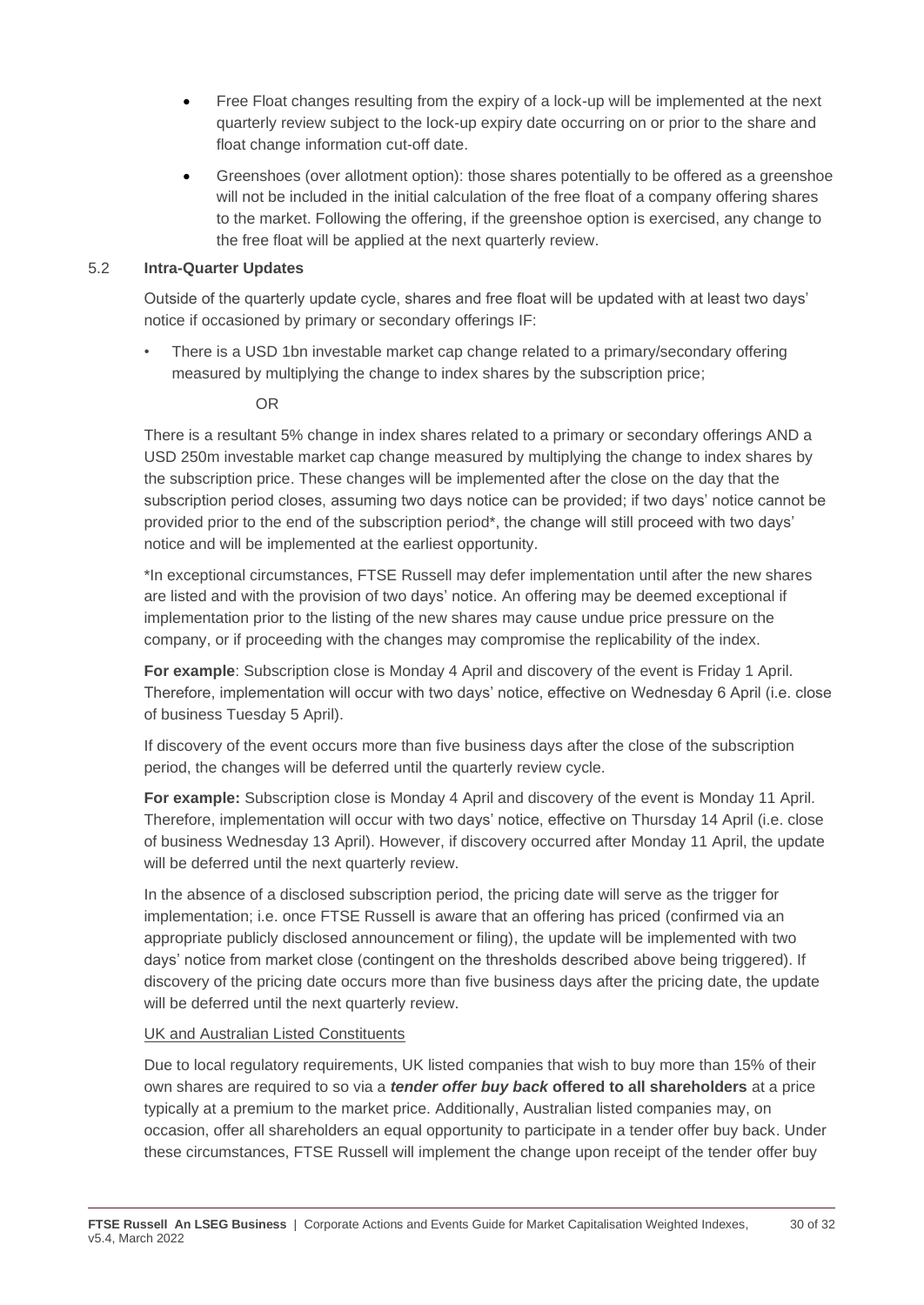back results subject to the above intra-quarter update thresholds being met (using the offer price to calculate size). Other types of buy backs (e.g. At Market) will not be implemented at the time of the event.

#### Norwegian Listed Constituents

It is fairly common for Norwegian companies to carry out a subsequent repair offering to all existing shareholders that were not invited to participate in an initial equity offering. If the initial equity offering breaches the intra-quarter buffers, FTSE Russell will implement repair offerings at the close of the subscription period, regardless of size. For more information see 'Repair Offerings' above.

#### **Please note:**

- a) Index shares is defined as the number of shares in issue x free float.
- b) The share and free float change triggers are calculated from an international investor stance. In the event that an index constituent is represented both in a global and domestic index (e.g. FTSE UK Series and FTSE Global Equity Index Series), the update will only be implemented if the parameters are breached at global level. Such a situation may arise where a constituent is subject to a foreign ownership restriction in the global index.
- c) For primary offerings and UK/AU tender offer buy backs: There will be no change to the free float with any potential updates being deferred to the next quarterly review. For example, in the event an existing restricted shareholder is diluted as a consequence of the primary offering, any change to free float will be made at the next quarterly update subject to a review of the shareholder structure at that time
- d) For secondary offerings: If the shares being offered were previously restricted, entirely or partially, the free float will be adjusted accordingly; otherwise there will be no change to the free float with any potential updates being deferred to the next quarterly review. Where all the previously restricted shares are solely being offered to another restricted holder then there will be no change to free float.

Secondary offerings are defined as share offerings of existing shares made directly by the company; by the company on behalf of selling shareholders; or offerings by shareholders themselves if the appropriate filings have been submitted.

e) Share and free float changes resulting from activity such as private placements, exercise of warrants and expiry of lock-ups, will be deferred to the next quarterly review.

Free float and share changes resulting from corporate events will not be subject to the buffers as detailed above and will be implemented in line with the event. Please refer to the relevant section within the corporate action guide for further information.

To help address any further questions, please refer to the below FAQ in the first instance:

[Shares\\_and\\_Free\\_Float\\_Maintenance\\_FAQ.pdf](https://research.ftserussell.com/products/downloads/Shares_and_Free_Float_Maintenance_FAQ.pdf)